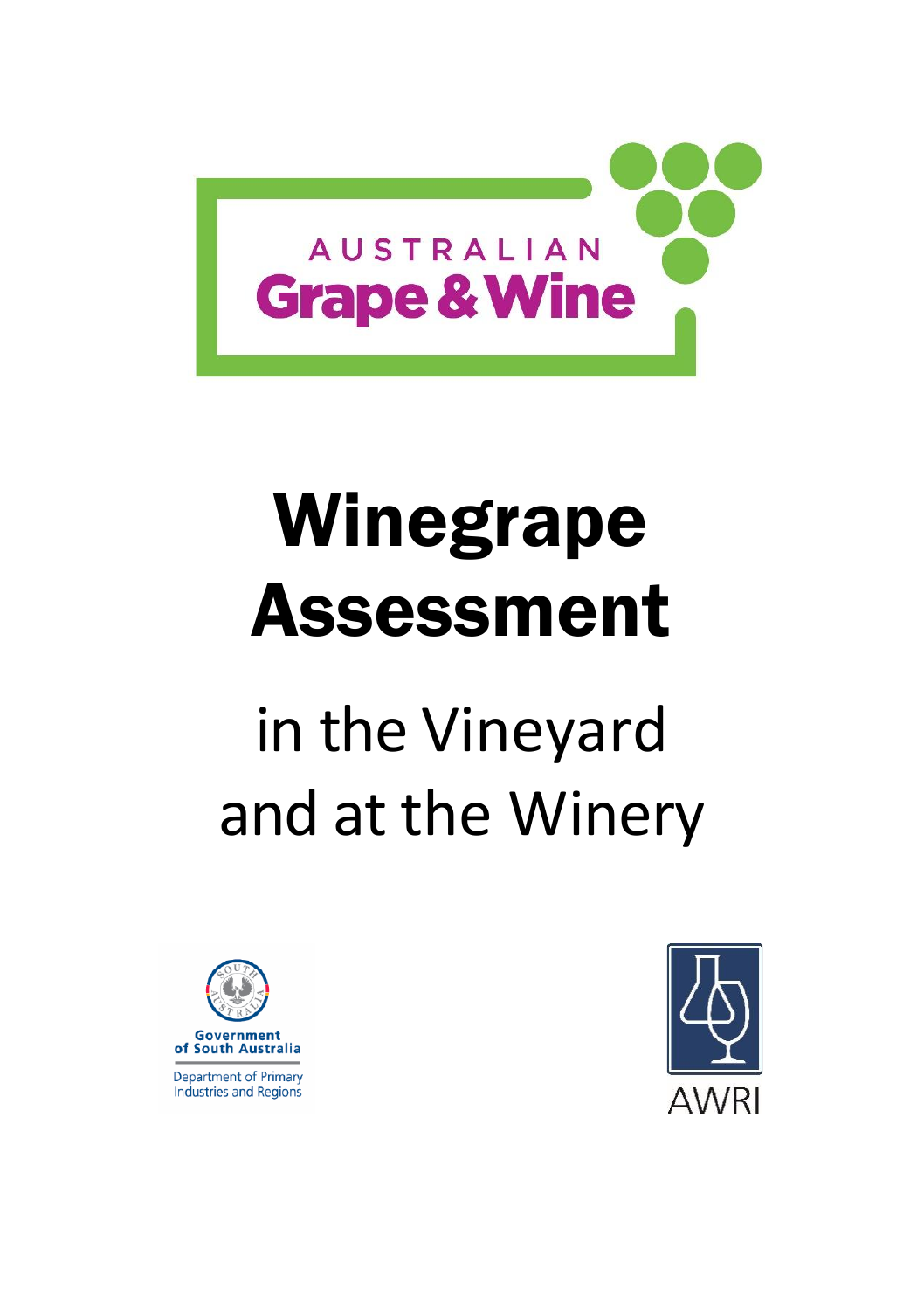## **1. Introduction**

This document is a description and endorsement of current best practice in winegrape assessment. It describes and discusses those quality specifications that can be readily measured or ascribed a value. It has been developed by and for participants in the wine industry involved in the activities of buying and selling winegrapes, and is based on wide industry consultation. The aims of this publication are to bring more clarity, transparency, commonality and certainty to the sometimes contentious process of assessing winegrapes where the outcome may result in the rejection of the fruit or a change in the price paid. It should be seen as a tool to develop andimprove relationships between buyers and sellers of winegrapes.

The 2021 update to this work addresses the need for improved industry guidance on quality assessment standards so as to build greater levels of transparency within grower-winemaker relationships. It was instigated by Australian Grape and Wine Incorporated (Australian Grape & Wine) and funded by the South Australian Wine Industry Development Scheme, with oversight from both winemakers and growers by way of a Project Reference Group. The group recognised the growing importance of sustainability within the Australian grape and wine industry, environmentally, socially and economically, and that effective communication and mutual respect between grape growers and wine producers are integral to this.

The requirement for upgraded industry guidance on best practice was initiated in response to an ACCC Winegrape Market Study, which aimed to improve the competition for winegrapes by driving efficient production and promoting pricing mechanisms that encourage innovation. The report recommended a number of opportunities for improvement across the sector, including:

- that winemakers should use objective measures to determine grape payment amounts wherever possible
- that standardised sampling protocols should be followed in the vineyard
- that best practice quality assessment protocols should be reflected in an updated Code of Conduct for the sector.

A further aspect of the ACCC study was to conduct a review of industry guidance on quality assessment standards so that they reflect current best practice. The study stipulates that winemakers should reduce their reliance on subjective measures to determine payment and eliminate their use altogether where objective measures are available to measure the same or similar characteristics. Where they exist, the use of [industry-endorsed standard procedures](http://www.wineindustrycode.org/supporting-information/) (IESPs) for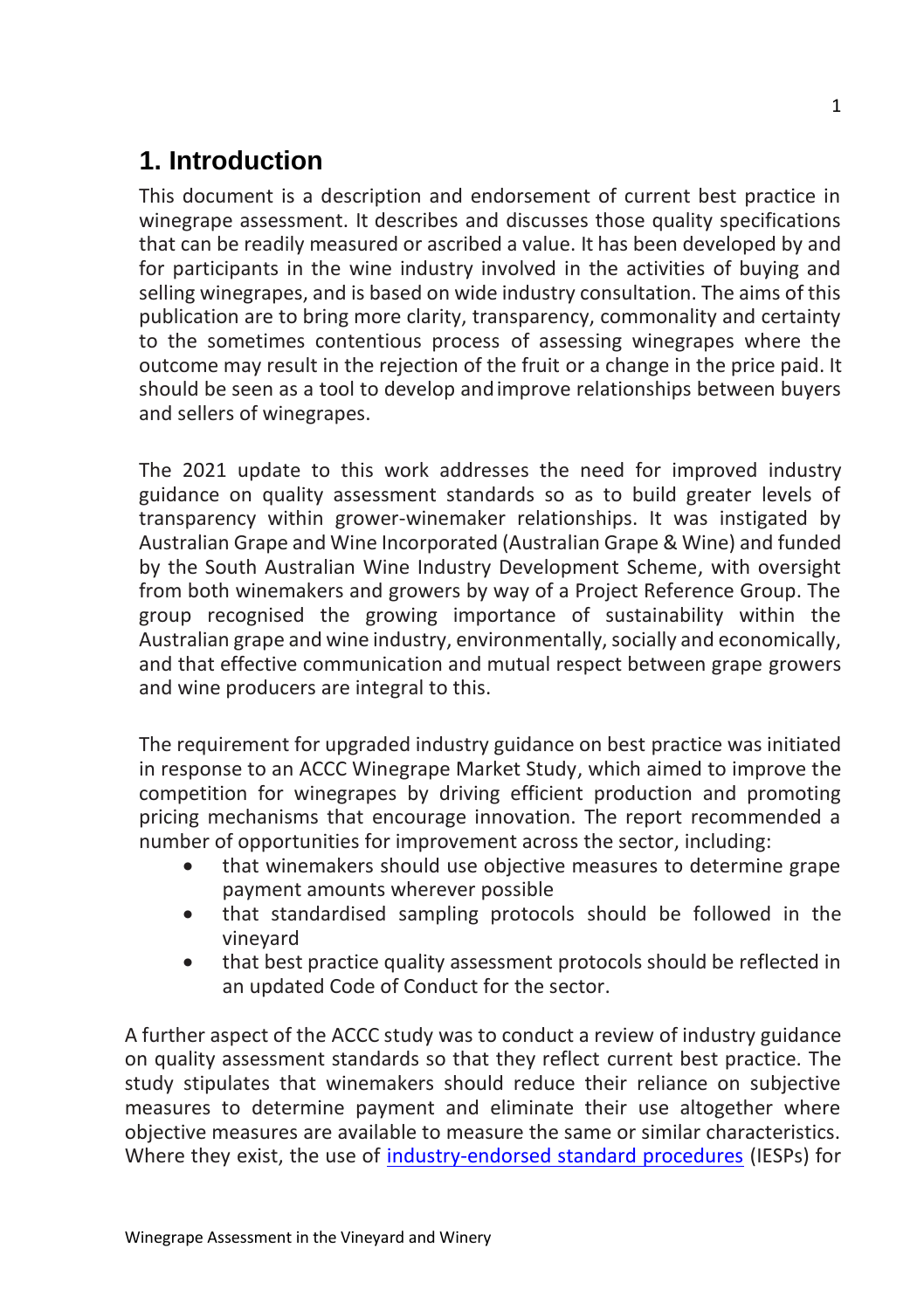quality assessments affecting price will be a requirement of all signatories to the Code of Conduct for Australian Winegrape Purchases (the Code) as published in November 2020 on th[e Australian Grape & Wine website.](https://www.agw.org.au/) Under the Code, supply agreements must also clearly outline any other quality testing and sampling methods that winemakers intend to use.

Endorsement of industry best practice will be meaningless unless individual growers and winemakers also adopt the recommended standards in their dealings with each other.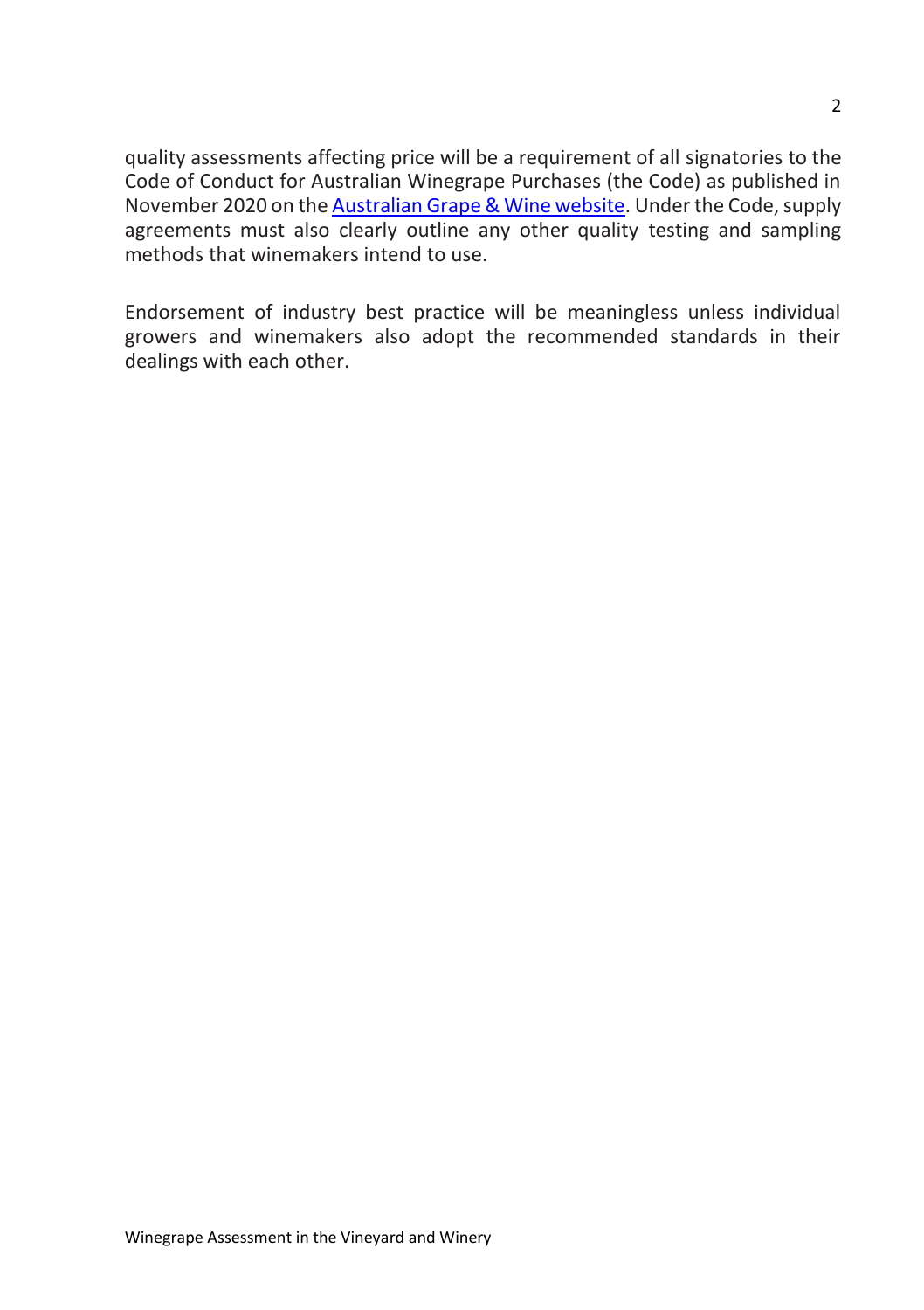## **2. Best-practice grape supply agreements**

Grape supply agreements should provide security and reliability of supply and sale of winegrapes. At the same time supply arrangements should be fair, equitable and mutually beneficial. The Code provides a framework to support such fair and equitable dealings between buyers and sellers of grapes. All winemakers who purchase grapes should become signatories.

Grapes are generally assessed, in the vineyard or at the winery, against maturity, purity and condition standards (MP&C standards). Grapes or the resulting wine may also be assessed to determine inherent quality. This may result in ascribing a particular 'grade' to them that affects the grape payment. MP&C standards, grading parameters/benchmarks or other specifications or terms affecting price should be clearly communicated in supply agreements including the methods that will be used to assess or grade the grapes. This also extends to how price deductions or bonuses are to be applied. The timing and methodology of these assessments should be specified and, where an adverse assessment decision is made, evidence to justify the decision should be documented and be accessible to each party in the event of a dispute.

Tolerances should be written into grape supply agreements so that both parties understand what is expected. Specifications requiring stated tolerances include Baumé, TA, pH and other analytical specifications as well as purity conditions such as fungi, dust, matter other than grapes, smoke taint compounds, other environmental contaminants, or residues from agrochemicals.

Each winery will have its own tolerance levels for specifications detailed in the agreement. It is therefore important for growers to be made fully aware of the consequences of failing to meet tolerances. In some cases there may be a price penalty in proportion to the degree to which the grapes fail to meet tolerances. In other situations there may be downgrading to another grade or even rejection. Grape supply agreements should incorporate any other specifications required by the winemaker, such as those outlined in section 4, as well as information relating to the handling of excess crop.

Optimal cropping levels and expected yields may be negotiated and agreed upon as part of the grape supply agreement. It has therefore become increasingly important to estimate yield accurately in the vineyard prior to harvest to assist winery planning.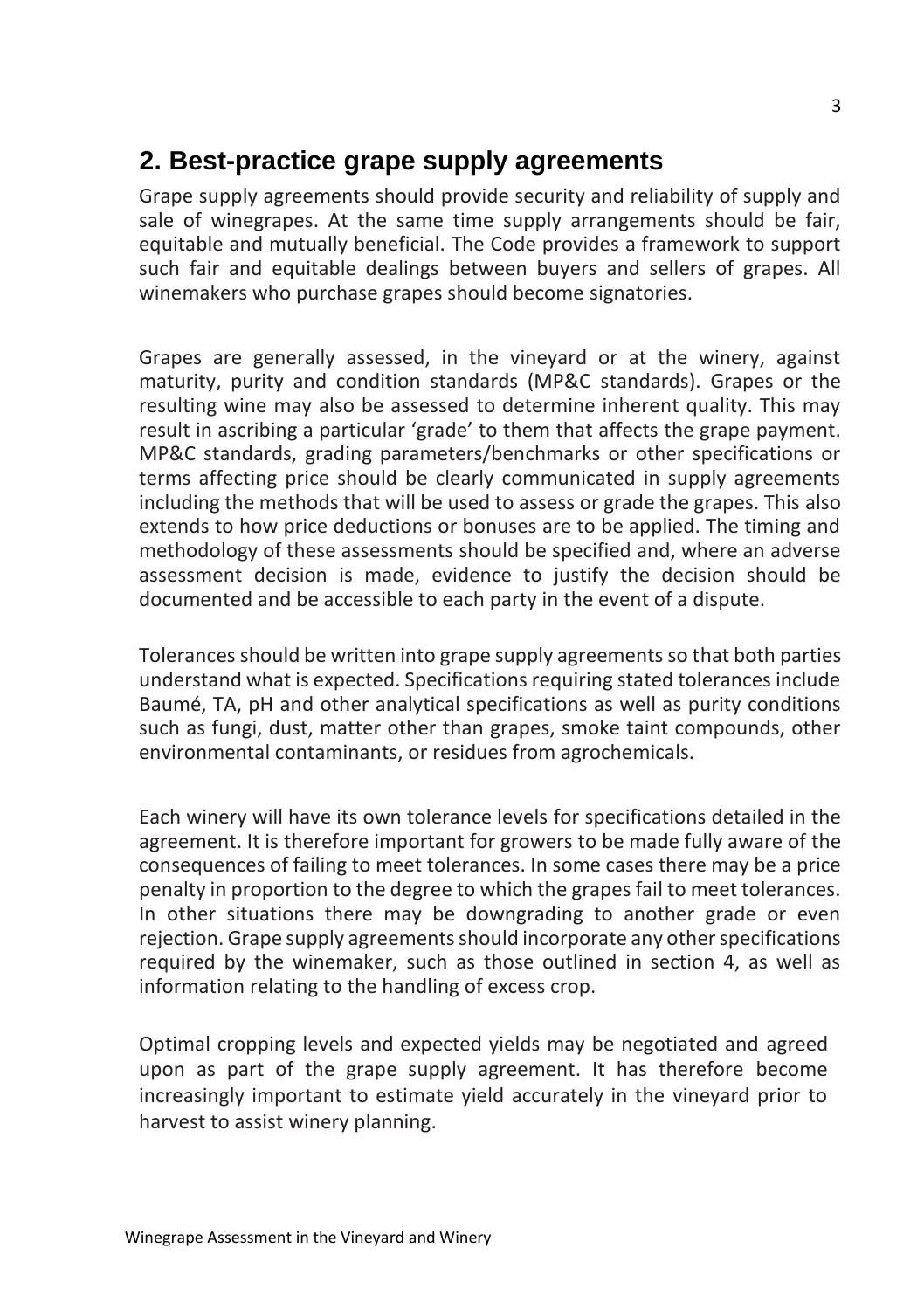A further responsibility of growers of fresh produce, which includes winegrapes, is to abide by the appropriate regulations as set out by Food Standards Australia New Zealand (FSANZ). This means ensuring grapes are delivered in a ripe, clean and cool condition. Both grape growers and winemakers must also ensure they are aware of, and comply with, all other state and national regulatory requirements associated with the entire grape supply chain. These include biosecurity requirements for vineyard entry and equipment transfers, work health and safety risks to workers in the vineyard including exposure to viticultural chemicals (both for vineyard workers and visitors to the vineyard) and the various regulations relating to the bulk transport of grapes such as avoiding overloading.

Some wineries provide growers with constructive feedback on the vineyard assessments and the resultant wine quality of their grapes along with any recommendations to assist with improvement.

Just as the winery is responsible for wine production, vineyard owners carry the responsibility and risks associated with grape production, including general effects of the season, frost damage, pests and diseases, harvest, and, depending on where risk and title transfers from the grower to the winery, transport and delivery.

A summary of reasonable winery and grower expectations that relate to winegrape maturity, purity and condition standards and tolerances is provided below.

#### **Winery expectations:**

- Growers will seek to understand any specific stylistic or quality attributes being sought by the winemaker.
- Growers will strive to produce grapes of appropriate maturity, purity and condition as per the grape supply agreement.
- Growers will manage cropping levels to meet any specified winery grape supply agreement tolerances.
- Growers will take reasonable steps to produce timely and accurate crop estimates.
- Grapes will be harvested and delivered within a reasonable timeframe of winery notification that they have reached maturity or any agreed specifications (such as target Baumé, TA or pH) and in accordance with any protocols stated in the grape supply agreement.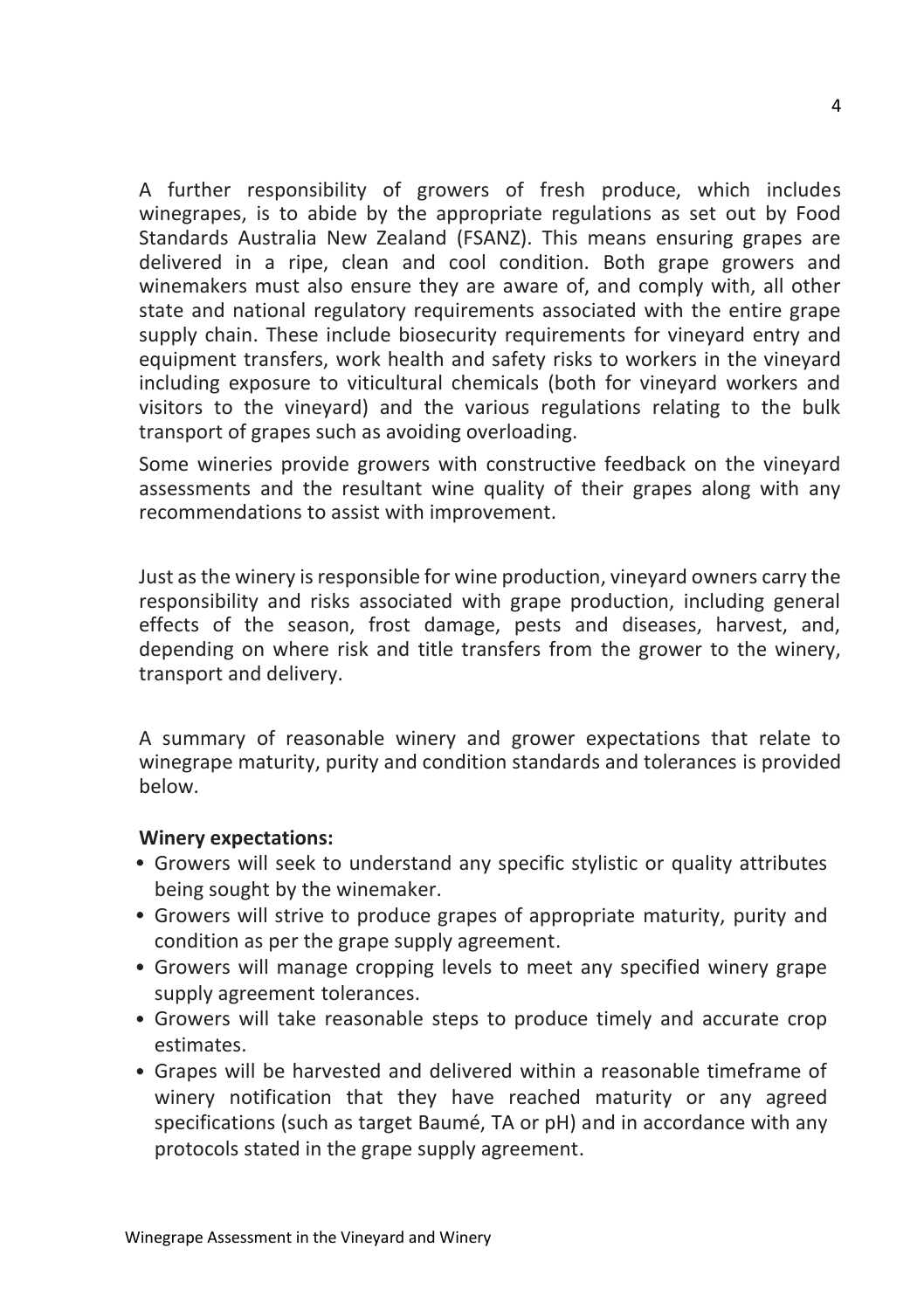- The delay between the commencement of harvest and delivery to the winery should be minimised unless other instructions have been given by the winery.
- Growers will manage their vineyard with due care to the environment.
- Growers will manage their vineyard in accordance with quality assurance or sustainability programs where required, such as the industry standard Sustainable Winegrowing Australia (SWA) program.
- Growers, with the assistance of wineries and programs such as SWA, will continually strive to improve all aspects of their sustainability processes.
- Growers will comply with reporting requirements, such as reporting of agrochemical use in the form of a spray diary and submitting crop estimates when required.
- Growers will inform winery representatives of any information, change or significant event that could affect the expected grape quality or yield.
- Growers will comply with winery grape sampling requirements (such as those as outlined in the IESPs for grape sampling).
- Growers will inform the winery of any viticultural chemical applications that will affect entry into the vineyard for sampling or assessment purposes.

#### **Grower expectations:**

- Winemakers will honour any rewards or bonuses promised in the grape supply agreement.
- Where winemakers use quality or MP&C assessments to determine pricing, they will clearly outline their methodology for assessments and document their results.
- Where available, winemakers will use IESPs or validated equivalent methods for making these assessments.
- Where bonuses or upgrades are awarded based on end-use, winemakers will work with their growers to make the quality linkage between grapes and end products clear and understandable including the processes to assign wines to end product categories.
- Winegrape specifications and tolerances will be written, clear, measurable and consistently applied, especially where downgrading can occur or pricing is affected.
- Any changes to winegrape specifications and tolerances will be negotiated in good faith, and changes will not be imposed by the winery without express agreement from the grower.
- Assessment staff will be trained and competent in vineyard and/or load assessment. If a problem arises the grower will be consulted to discuss and agree on an outcome.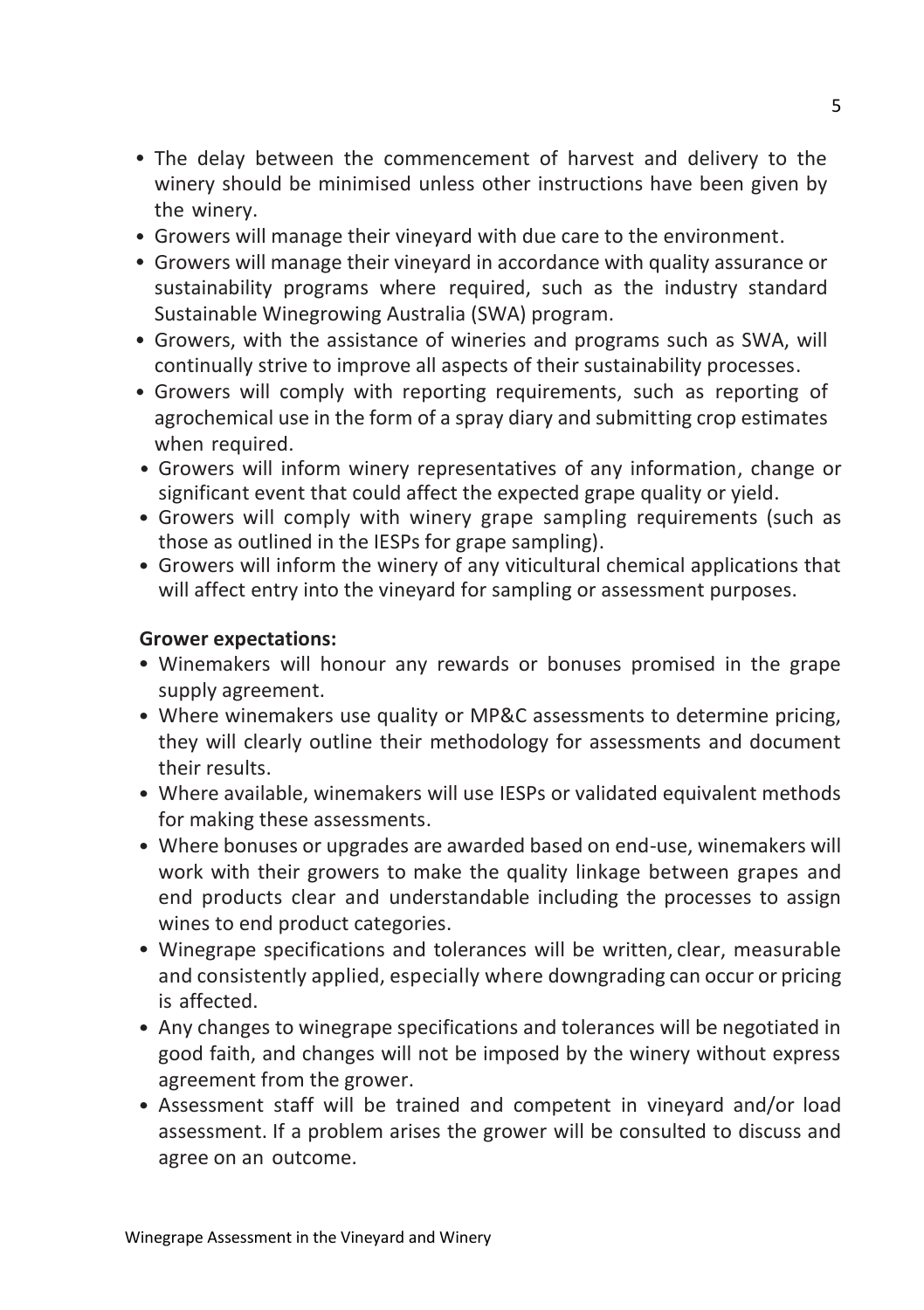- Growers will be provided reasonable and sufficient notice of any winery requests, including harvest and delivery.
- Grapes will be harvested as soon as possible after they meet agreed specifications (such as target Baumé, TA, pH or other analytical specifications) and with consideration, and potentially compensation, where the grower suffers loss due to a material delay in harvest outside of their control.
- Notification of possible downgrading, penalties or rejection will be in accordance with timeframes laid out in the Code (for Code signatories) and in any case as early as possible with consideration to the fact that the grower may wish to seek alternative arrangements to prevent further loss.
- Growers will be involved as much as possible when it comes to vineyard assessments and have the right to be present during a vineyard assessment.
- When entering a grower's property, winemakers will abide by relevant laws, including those relating to biosecurity and work health & safety and will follow growers' standards and protocols for managing risk that may exceed the relevant legislative requirements.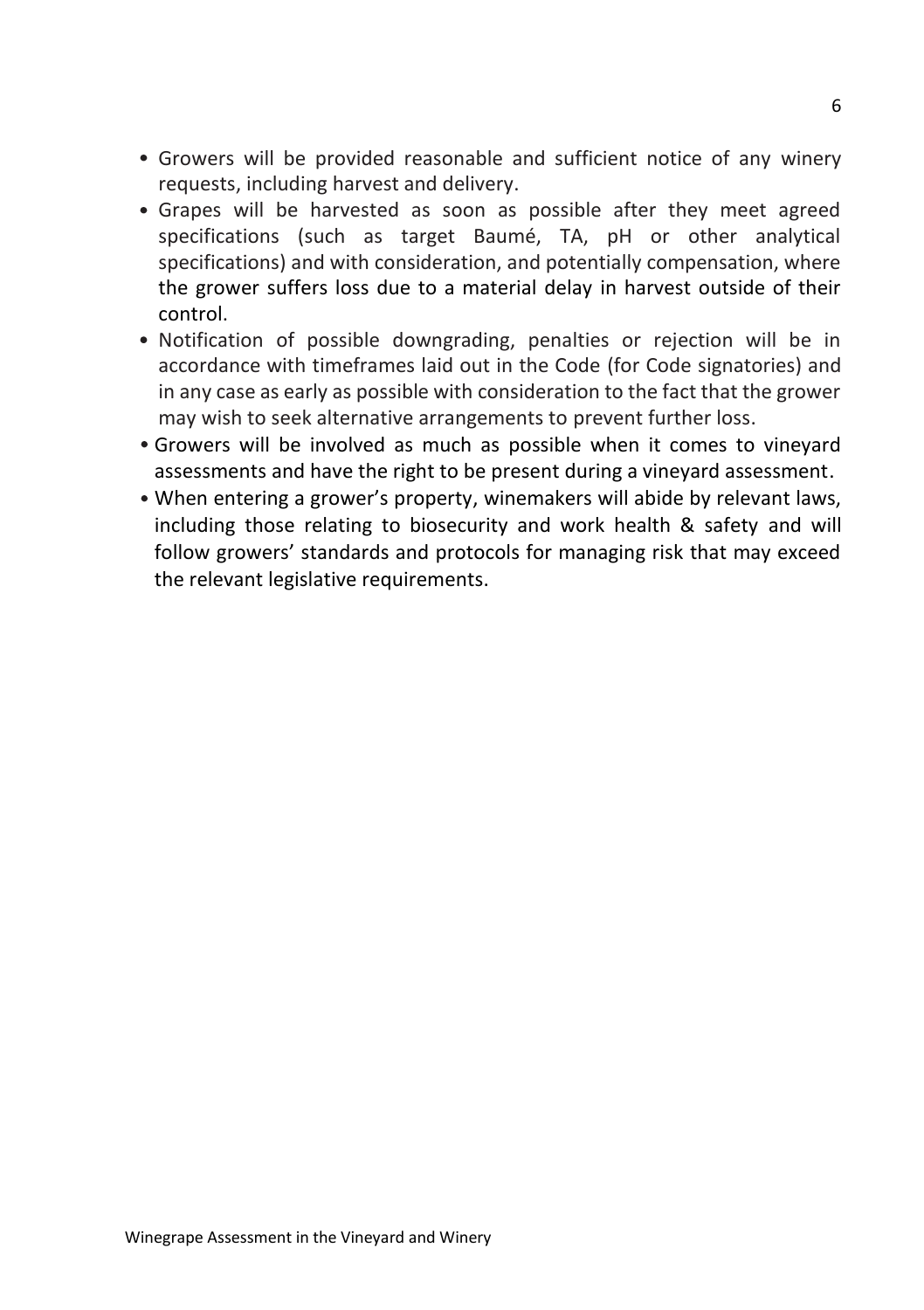## **3. Winegrape quality**

Wines and the grapes they are made from are highly differentiated products. They are influenced by a myriad of factors including colour, variety, growing region, vineyard characteristics, vineyard management practices, seasonal conditions and winemaking influences. For this reason certain varieties, regions, vineyards, vintages, wineries, and wines can command significantly different prices. For the sake of efficiency and harmony within an industry that encompasses such highly differentiated products, clarity, common understanding and agreement on important characteristics are highly desirable. While seeking clarity and common understanding, it must also be acknowledged that some characteristics of grapes and wine are not readily quantifiable (and are to a degree subjective), and it is often these less quantifiable characteristics, such as flavour, that make grapes and wines highly sought after by consumers.

A useful model with which to consider grape quality is the quality triangle, which, for the purposes of grape transactions, groups all the factors that can influence grape quality into three sides of a triangle.

#### **The winegrape quality triangle**

#### *Maturity, purity and condition*

Maturity, purity and condition (MP&C) refer to those criteria that can be readily quantified or ascribed a value using an endorsed or agreed methodology. They are commonly specified in grape supply agreements between growers and winemakers so that both parties understand what is expected and have a commitment to ensure product specifications are met. They are covered in detail later in this publication.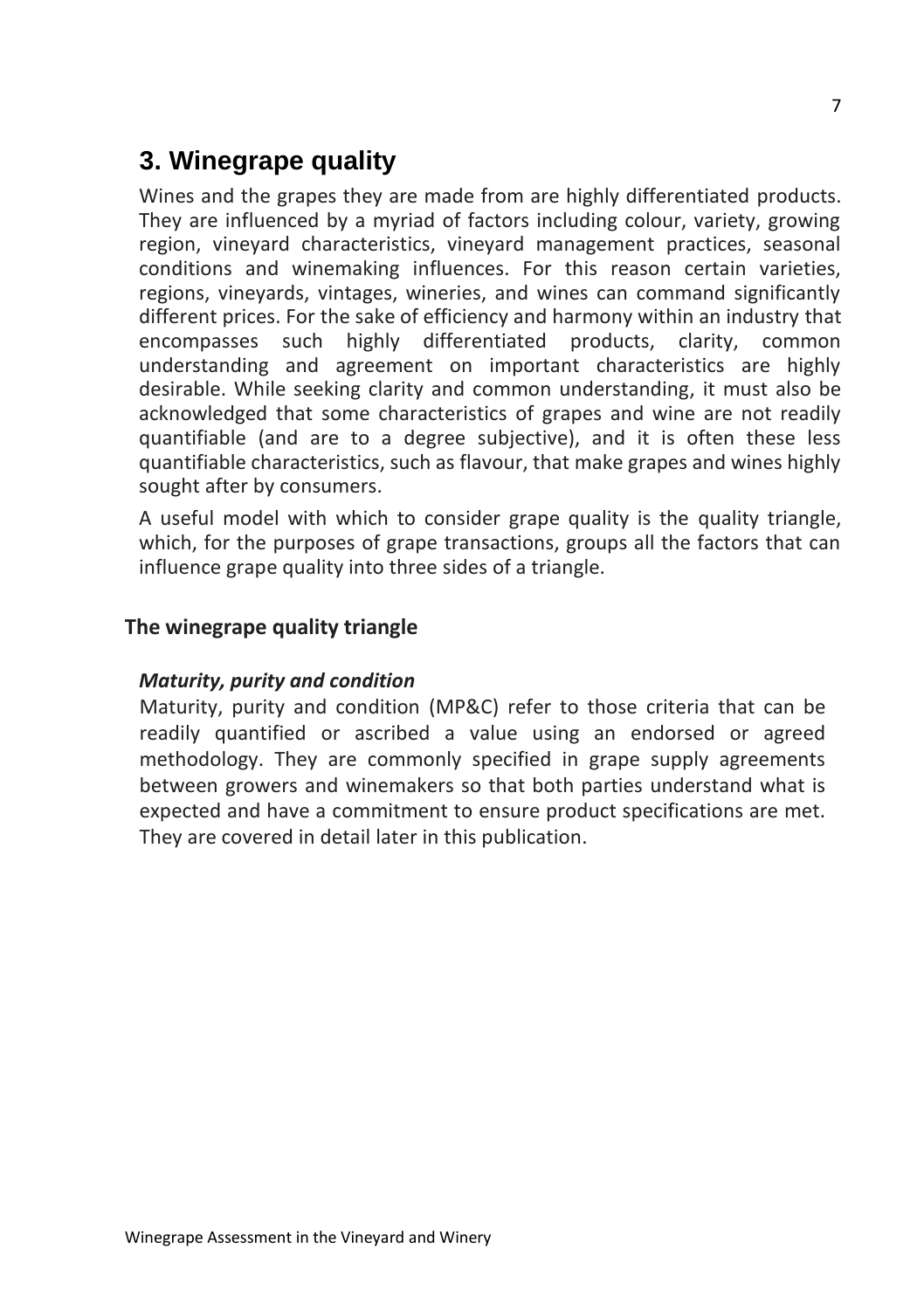

Flavour & Character Requirements

#### *Flavour and character*

Flavour and character requirements, such as tannin structure, are determined by winemakers according to their product requirements and their winemaking styles. These are often difficult to quantify. Nonetheless, these characteristics are vitally important and, in situations where grape pricing will be influenced by flavour and character, winemakers need to take particular measures to ensure growers can have faith in the methodology used to assess these parameters. The timing of assessment is sometimes well after the receival point, as is the case for 'end-use' bonuses, which are allocated by some wineries according to the ultimate end-use of grapes in the product portfolio of the winery.

The special measures wineries take could include:

- Ensuring growers appreciate product portfolios, possibly through structured tastings
- Giving growers clear and realistic wine end-use expectations with reference to variety, region and vineyard
- Having assessment and assignment/allocation protocols that are specified and adhered to
- Following agreed and robust guidelines for any sensory assessment conducted for the purpose of imposing penalties, against an agreed base price in a manner that ensures the assessment is as objective as possible
- Communicating to growers the end-use outcomes.

#### *Protocols and supporting behaviours*

'Quality' is not limited to criteria that are quantifiable and measurable. There are process and procedural elements that cannot easily be measured. These elements include:

Communication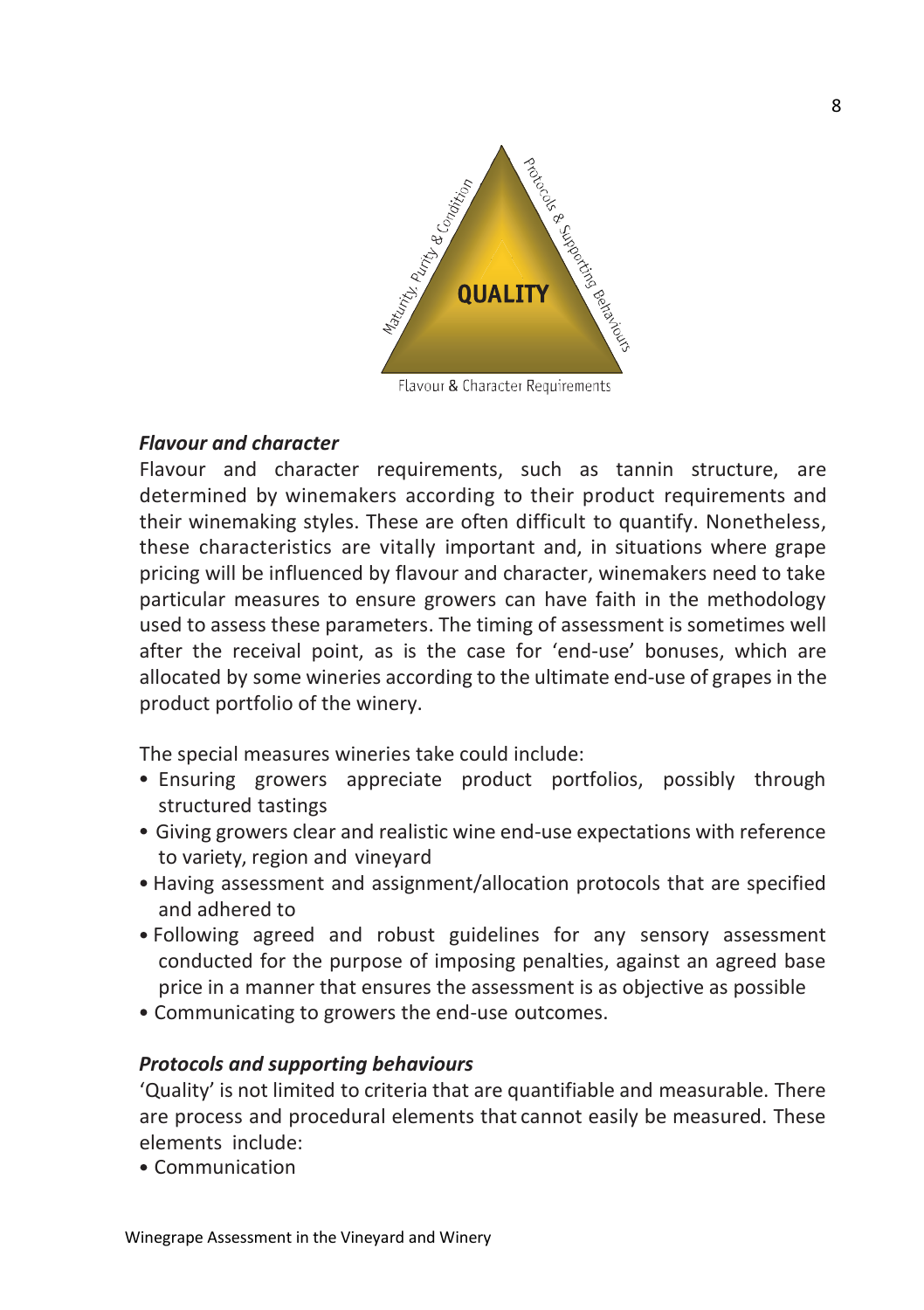- Notification
- Timeliness
- Assessment.

Vineyard assessments by wineries are undertaken according to certain internal protocols. These protocols might cover the frequency of visits, procedures for communicating with the grower/owner, decision procedures for downgrading or rejecting grapes and minimum training and experience for personnel undertaking vineyard or load assessments.

These protocols and supporting behaviours provide direction on how the other aspects of the quality triangle should be implemented and communicated. These protocols and supporting behaviours may go even further towards limiting uncertainty among growers in particular with respect to the outcomes of their grape supply arrangements with winemakers. So while there are many factors that constitute quality, only those readily assessable are dealt with in the remainder of this document. The Code provides a number of examples of industry best practice relating to supporting behaviours.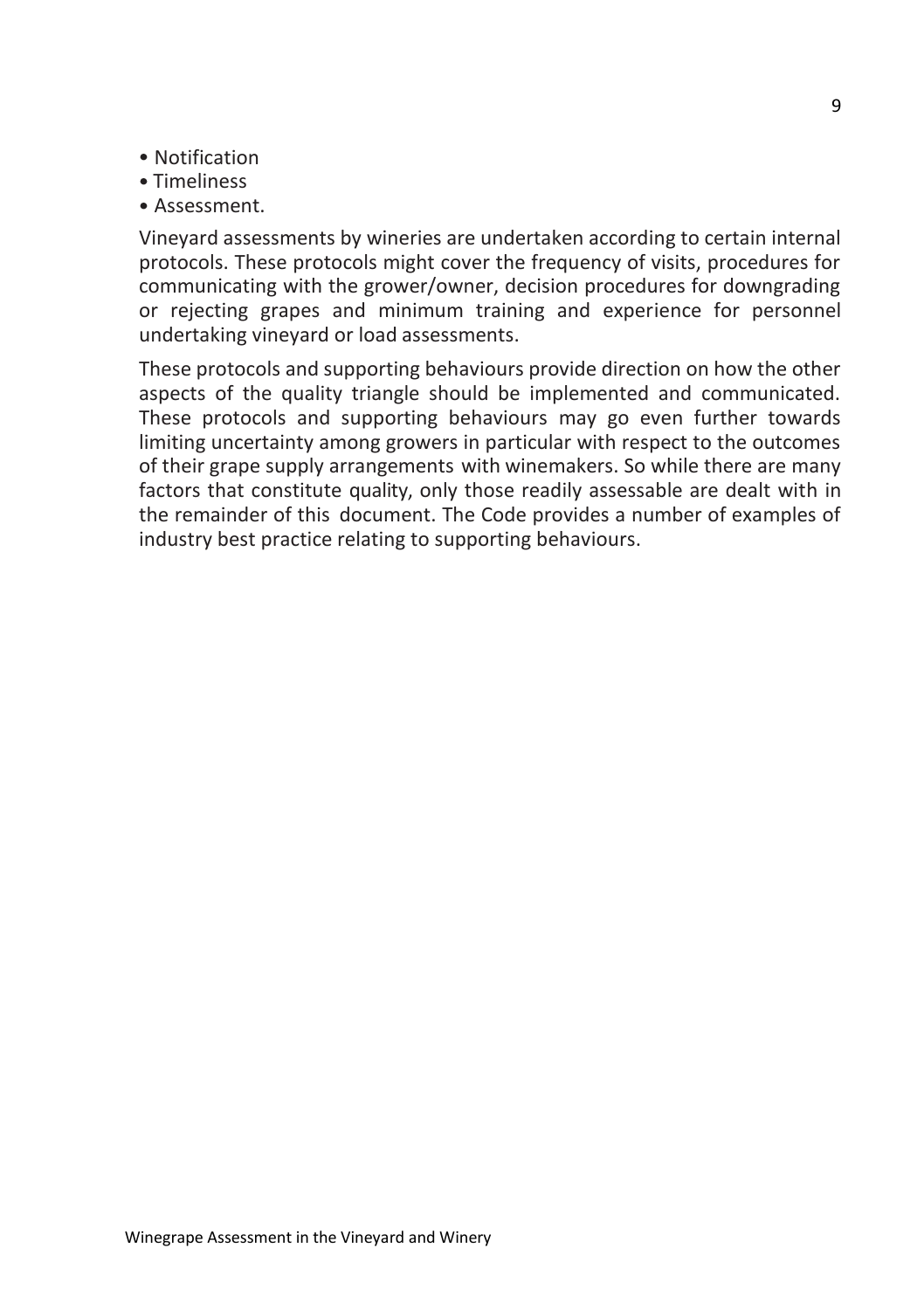## **4. Specification, criteria, tolerances and assessment**

The following terms are widely used in this document and therefore require definition.

**Specification** means the notation of the characteristics that distinguish one load of grapes from another. Analytical specifications (such as Baumé, TA, pH) are common in grape supply agreements, as are specifications such as load temperature, the variety and vineyard block, additives, adherence to agrochemical withholding periods, restrictions on chemical use, container type and other delivery directives and crop levels.

**Criterion** means the measure or rule by which a judgment or estimate is made. Using the above example, the criterion for load temperature is degrees Celsius as measured by a calibrated thermometer using an agreed sampling protocol.

**Tolerance**means the permitted variation or range of values around the target that the winery will accept. It should not include the expected uncertainty of the measurement in use as this can only be applied to each individual determination. Again using the above example, the tolerance for load temperature at a particular winery may be that grapes need to be delivered at less than 30°C and that grapes delivered in excess of 30°C may be liable for penalty.

#### **Assessment**

Vineyard and load assessment procedures in one form or another have been in use in the wine industry for many years. In its 2019 Winegrape Market Study report, the ACCC recommended that:

- the current industry guidelines for quality assessment be reviewed and updated to reflect current best practice, including detailed information on standards for sampling
- uniform national standards for testing and measuring sugar and colour in grapes are developed
- winemakers use well-documented and objective testing and sampling methods for assessment of grapes in the vineyard and at receival.

As a consequence of the ACCC recommendations, several IESPs have been developed and are available in the 'Supporting Information' section of Australian Grape and Wine's code [website.](http://www.wineindustrycode.org/) Other endorsed methods will be added to this [website](http://www.wineindustrycode.org/) as they become available.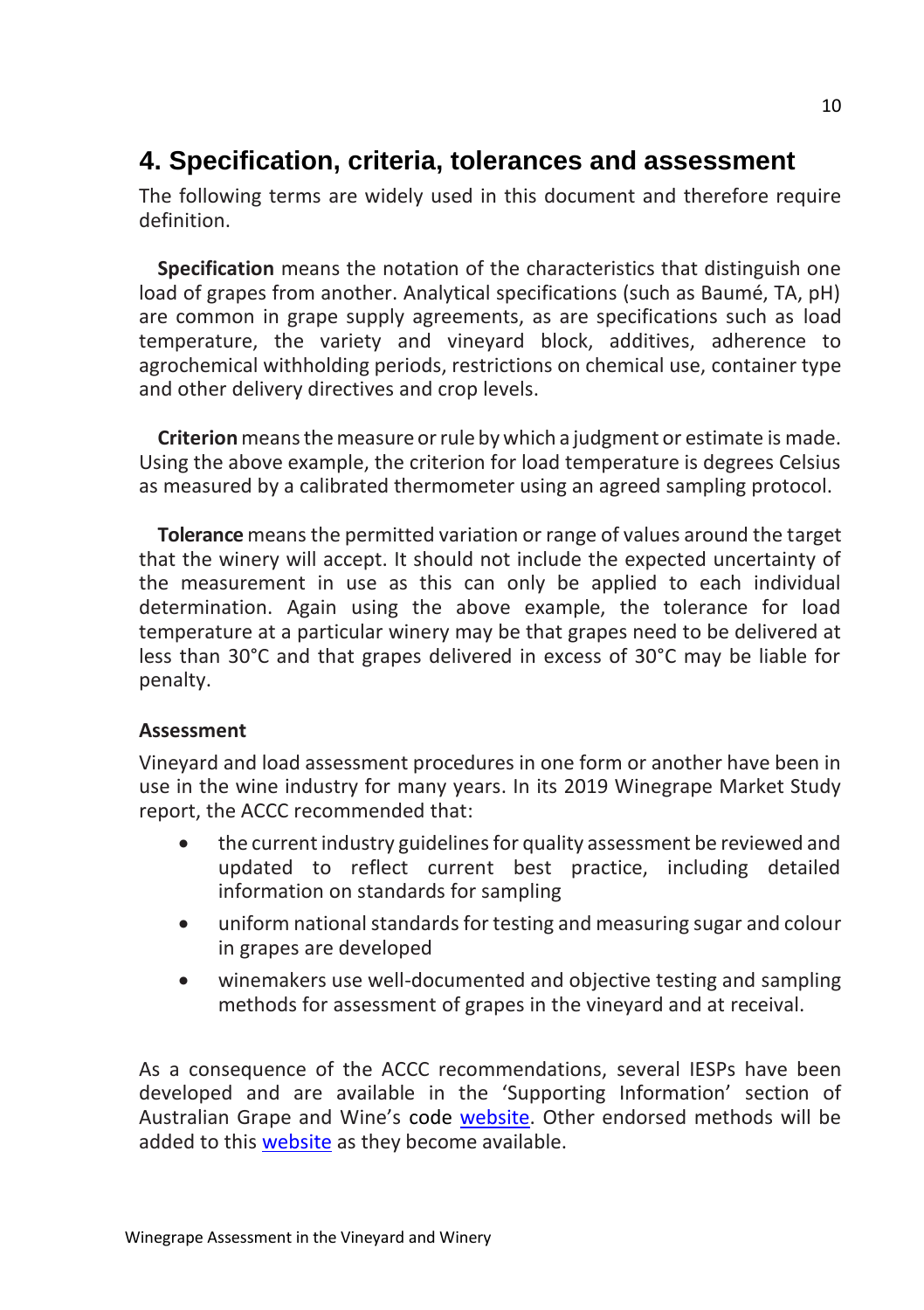Furthermore, improved knowledge and innovation are providing growers and winemakers with new alternatives to assist them in ensuring that grapes more closely match winery requirements. This publication outlines the important specifications commonly used by wineries in assessing maturity, purity and condition of grapes in vineyards and at the receival point. While it describes a range of specifications used by wineries in grape supply agreements, it is not a set of standards, or a standardised approach towards defining assessment procedures.

The point of transfer of title, when ownership of the grapes passes from the grower to the winery usually occurs at a point in time after harvest and prior to processing and can be referred to as the receival point. This is logically the optimal point that final assessment against specification should take place; however, there are certain considerations that might justify an alternative approach. Where problems identified in the vineyard are highly likely to result in rejection, the potential cost savings of an assessment prior to harvest and delivery should be considered. Furthermore, identifying problems as early as possible allows the grower the opportunity to take action that might avoid grapes being downgraded or rejected. In any event, the timing and methodology of these assessments should be specified in the grower supply agreement and, where an adverse assessment decision is made, evidence to justify the decision should be documented and be accessible to each party in the event of a dispute (this is a requirement of signatories to the Code). Supporting evidence might include retention samples, digital images and/or documentation demonstrating compliance with sampling or assessment procedures.

Grapes that are downgraded or rejected represent a missed opportunity for both the grower and the winemaker. Grape supply agreements of Code signatories must outline assessment methods for the purpose of affecting price in accordance with the provisions of the Code. Where grape assessments will be used for the purpose of pricing, they must clearly outline MP&C standards that must be met and that the methods for assessment will be according to the IESPs as published in [Supporting Information](https://www.wineindustrycode.org/supporting-information/) on Australian Grape & Wine's Code website, , or another agreed method if an IESP is unavailable.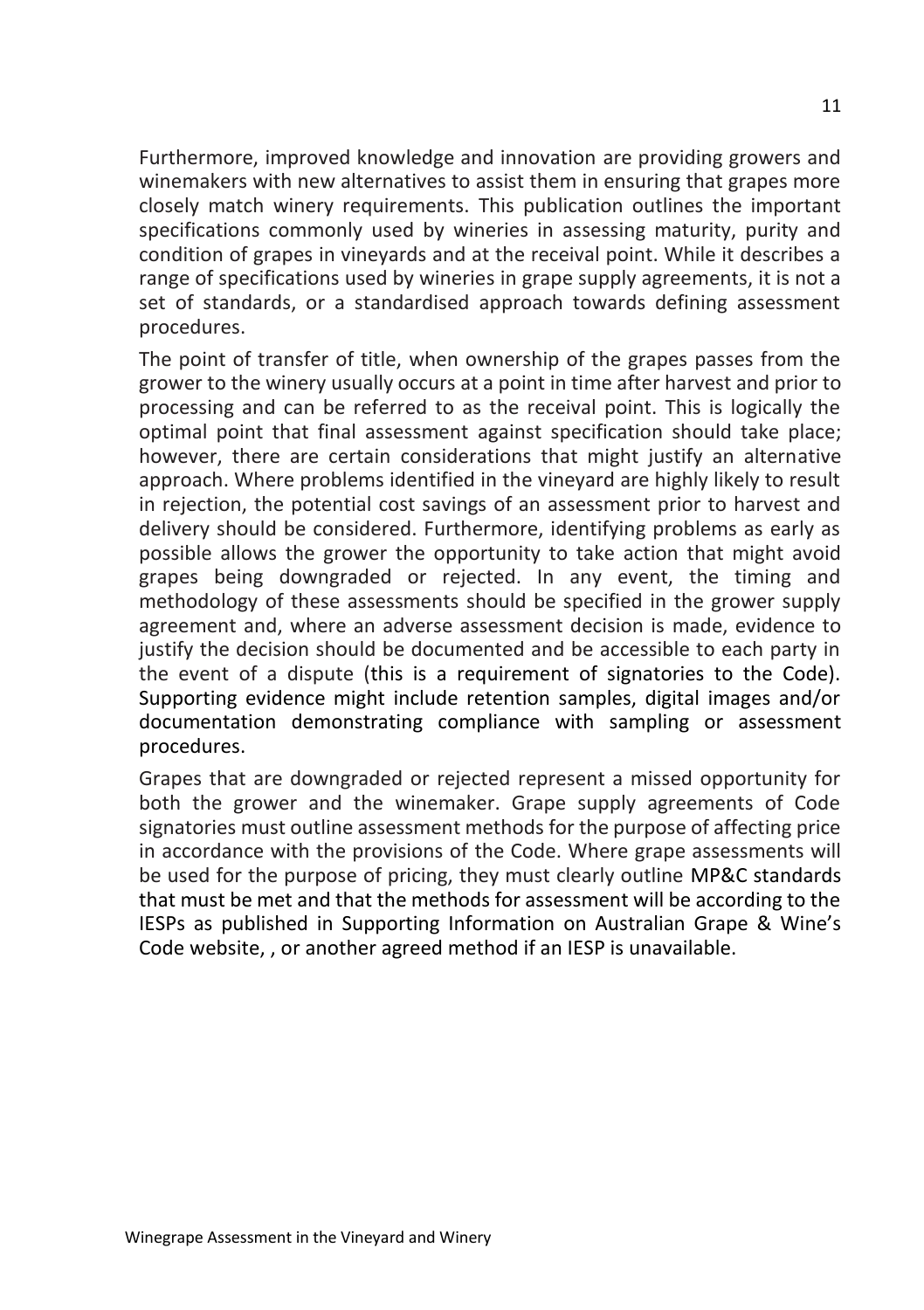## **5. Assessment in the vineyard**

Vineyard assessment is a form of quality assurance and has become a critical step in the winemaking process. It enables the winemaking potential of the grapes to be identified prior to receival at the winery and, more importantly, it reduces the risk of the delivery of unsound grapes to the winery.

Inspections during the growing season and especially during ripening, allow the winemaker, or winemaker's representative, to follow progress and determine the time of harvesting that will result in the best combination and expression of flavours and other attributes. Vineyard and berry assessment enables wineries to batch similar parcels of grapes and optimise both wine quality and winery efficiency.

Formal processes of vineyard and berry assessment should involve measurements wherever possible to objectively explain differences in quality between blocks. Some characteristics, such as flavour, cannot be easily or quickly measured using a tool or laboratory test and require subjective assessment following specific guidelines. Subjective assessment techniques that rely partly or fully on personal judgement may be considered ambiguous when they are not consistently and reliably reproducible by different assessors. Growers should be aware of this. Winemakers should clearly outline their methodology for subjective assessments to remove as much ambiguity as possible and include the methodology in their grape supply agreements.

Vineyard characteristics that may be assessed include leaf condition, bunch exposure, berry size, berry shrivel, sugar/acid balance, skin chewiness/thickness and tannin intensity. Where these characteristics are assessed for any purpose affecting payment, this must be clearly outlined in the grower supply agreement and an objective method such as a score card should be used.

Growers should be involved as much as possible when it comes to vineyard assessments and have the right to be present during a vineyard assessment. Notifications of concerns against specifications should be provided as soon as possible following these inspections and growers should be provided reasonable and sufficient notice of harvest and delivery.

A summary of the various assessments commonly conducted in the vineyard is given in Table 1 at the end of this document.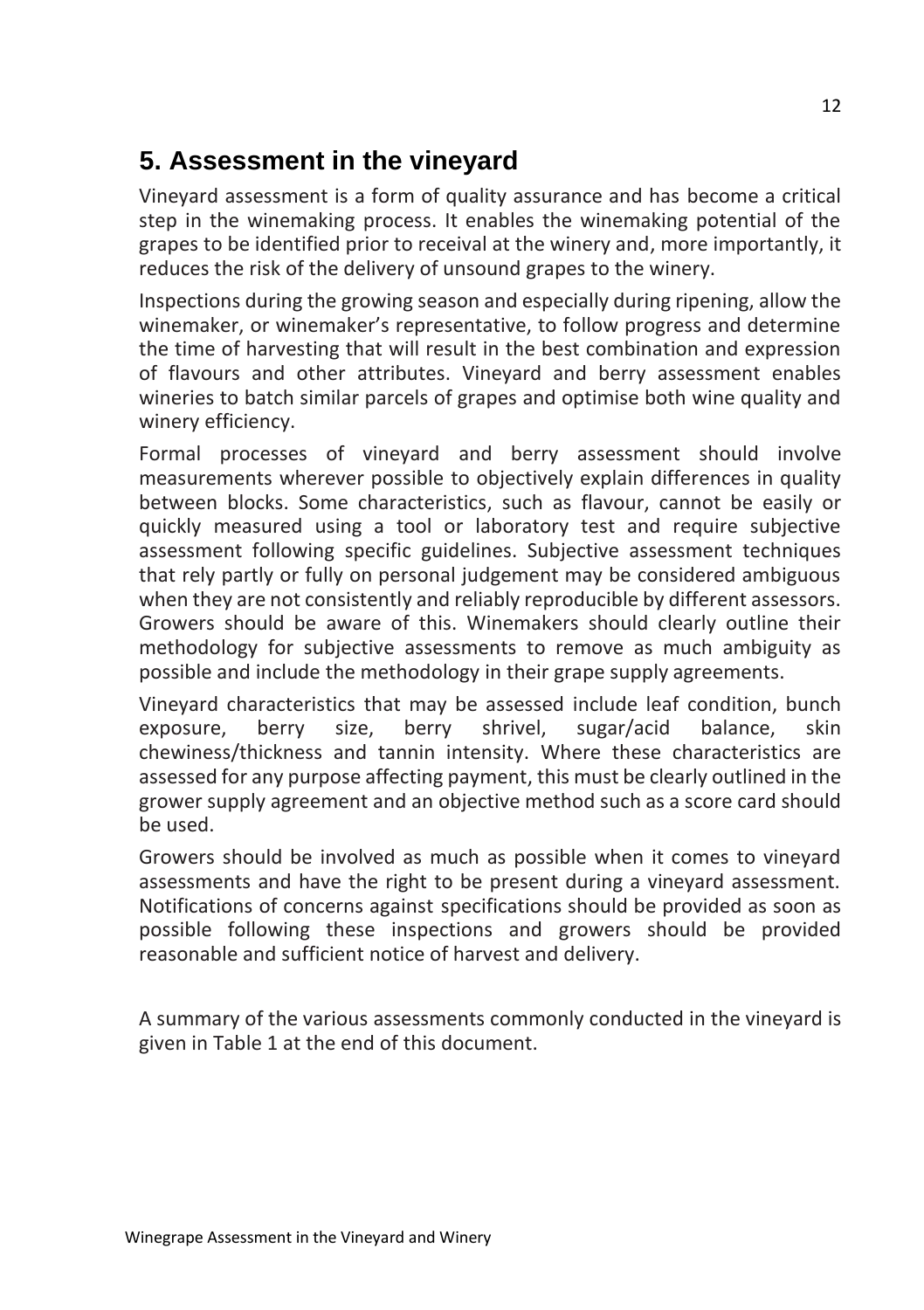## **6. Assessment at the grape receival point.**

The official receival point where transfer of title occurs is often at the winery. A load assessment point, such as the weighbridge, is a critical final checkpoint against specifications.

Load assessment verifies how well the grapes comply with specifications. With most specifications, results are possible within 15 minutes and there is usually an impetus to make assessments as soon as possible to avoid processing delays. Growers need to feel confident that the methodology being applied during assessment of the load is consistent and reliable, and that measurements are accurate. Sampling at the weighbridge can be difficult due to issues with accessing representative samples within the bins or truck loads. If the weighbridge assessment is going to be used as a tool for payment then the sampling must follow a validated procedure which complies with the IESP for sampling at the weighbridge, including using average results from multiple loads/bins for a single batch of fruit.

Fermentation leads to the release of volatile flavour compounds, not detectable in the grapes, which makes it difficult to predict the overall quality potential at the load assessment stage. Where grower supply agreements contain various grade prices or bonus provisions, ascribing a grade to the resulting wine rather than the grapes themselves is common practice. Where an assessment affecting payment is conducted post-crusher or in tank, consideration should be given as to whether winemaking processes (for example dilution, blending, oak additions or oxidation) have the potential to affect the final result, even for relatively objective measures such as Brix/Baumé and especially for small batches. Therefore post-crusher assessments should either be carefully managed or avoided altogether where the assessment could be carried out as accurately at the receival point.

A summary of the various assessments commonly conducted at the receival point is given in Table 1 at the end of this document.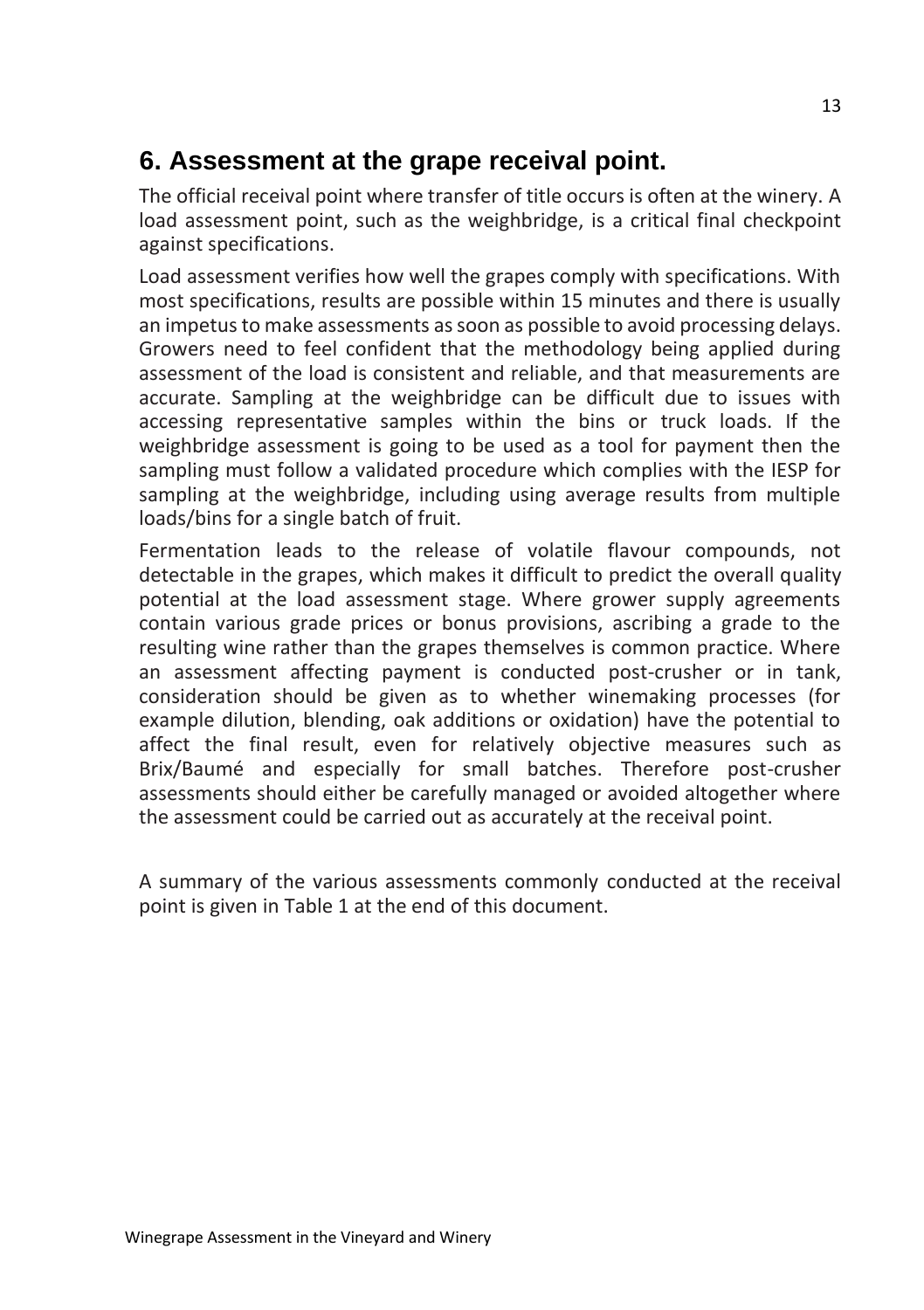## **7. Maturity, purity and condition criteria**

The specifications used to assess grapes in the vineyard and at the winery can be split into three broad categories: maturity, purity and condition.

#### **7.1 Maturity**

Maturity is often determined by analytical specifications such as Baumé, TA or pH. Winemakers may also assess subjective measures contributing to 'flavour ripeness'. A range of components that may be considered are outlined below.

#### **7.1.1 Total soluble solids, pH and titratable acidity**

The sugar in grapes is often used as an indicator of maturity and is sometimes used as a basis for pricing. The majority of wineries measure sugar as total soluble solids (TSS) in degrees Brix or Baumé units. One unit of Baumé is equivalent to 1.8 degrees Brix.

Titratable acidity (TA) and pH are commonly measured with TSS to give an overview of grape maturity at harvest and may also be used for harvest scheduling. TA and pH are not commonly used as an element for pricing grapes. As TSS increases in the berries, the juice pH rises and the TA declines. TA indicates the total amount of organic acids in solution and the pH relates to the free hydrogen ions in solution, indicating the alkaline/acidity balance.

IESPs have been created for these three criteria, which can be used as the basis for their measurement, with prescribed calibration and quality assurance steps, as well as defined uncertainty of measurement. If an IESP is not used for the determination of these criteria and they are used to determine payment, the methodology used should be appropriately validated against the IESP to demonstrate that it provides equivalent results to a known uncertainty of measurement.

As TSS, TA and pH can be measured, they are commonly used as specifications, but there are other influences on quality. These are discussed later.

#### *Measurement*

Using juice samples (for both vineyard and load assessment), TSS, TA and pH are all measured with instrumentation that is calibrated to a standard solution as outlined in the IESP or a method validated against the IESP.

TSS is usually measured by refractometry, giving a value expressed in degrees Brix or Baumé.

TA is measured as free and bound hydrogen ions by titration with NaOH,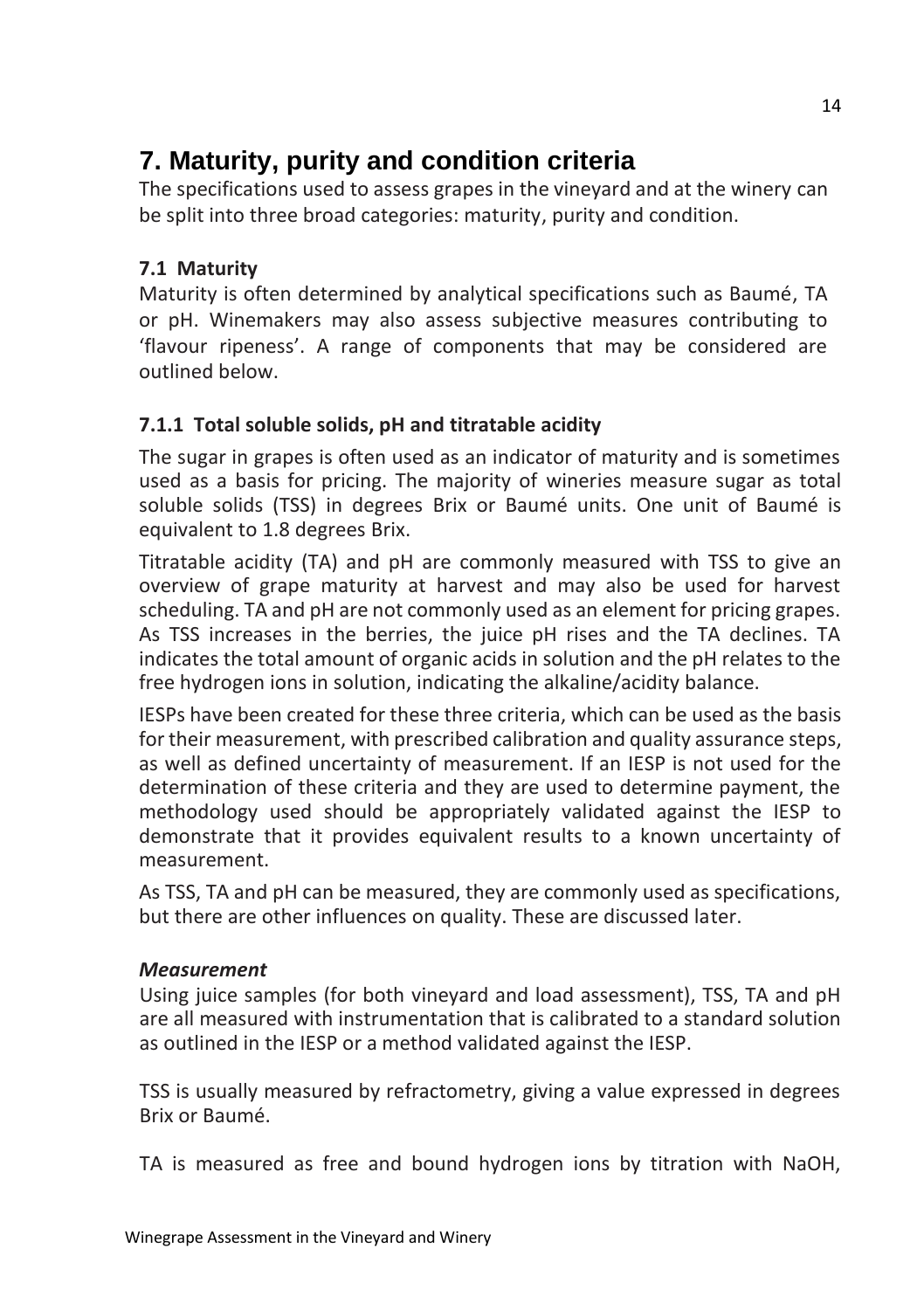expressed in g/L of tartaric acid equivalents.

Juice pH is measured using a calibrated pH meter and values are expressed in pH units.

#### *Assessment and sampling for maturity in the vineyard*

Sampling commences in the vineyard at around 8 Baumé onwards for most varieties (once berries have reached full veraison). It is best practice to sample twice weekly if resources allow, or once weekly as a minimum.

Variability is taken into account by taking samples that are representative of the block unit to be harvested. Samples should be taken at the same time of day for each sample date and preferably in the cool of the morning.

If final maturity measures form part of a payment program then vineyard sampling should be performed as close as possible to harvest. The sampling should be conducted as per the protocols in the IESP on vineyard sampling and subject to a final assessment at the point of transfer of title. If there is a significant weather event, or if irrigation is applied between sampling and harvest, the validity of the results may need to be reviewed and resampling may be necessary.

For general maturity testing there are many methods of vineyard sampling. The IESP can be modified as appropriate, or reference should be made to the publication: *Growing Quality Grapes to Winery Specifications* (Krstic et al. 2003).

#### *Assessment and sampling for maturity at the receival point*

Sampling devices range from mechanical core samplers to smaller manual devices. Whatever tool is used, the aim is to obtain a core sample that is representative of the load in a manner compliant with the IESP for sampling from bins or trucks. Alternatively, the sampling method should be validated to show that it produces statistically representative results. Training is therefore essential to ensure consistency of operation.

Results are recorded and acted upon as per winery procedures.

#### **7.1.2 Colour (red grapes)**

In some regions, growers have been encouraged to undertake practices that improve the intensity of colour of winegrapes, especially the varieties Cabernet Sauvignon, Merlot and Shiraz, and some grape supply agreements offer pricing incentives for increased colour. The main goal, however, has been to raise regional colour performance (particularly in the inland irrigated regions) and to provide further scope for batching.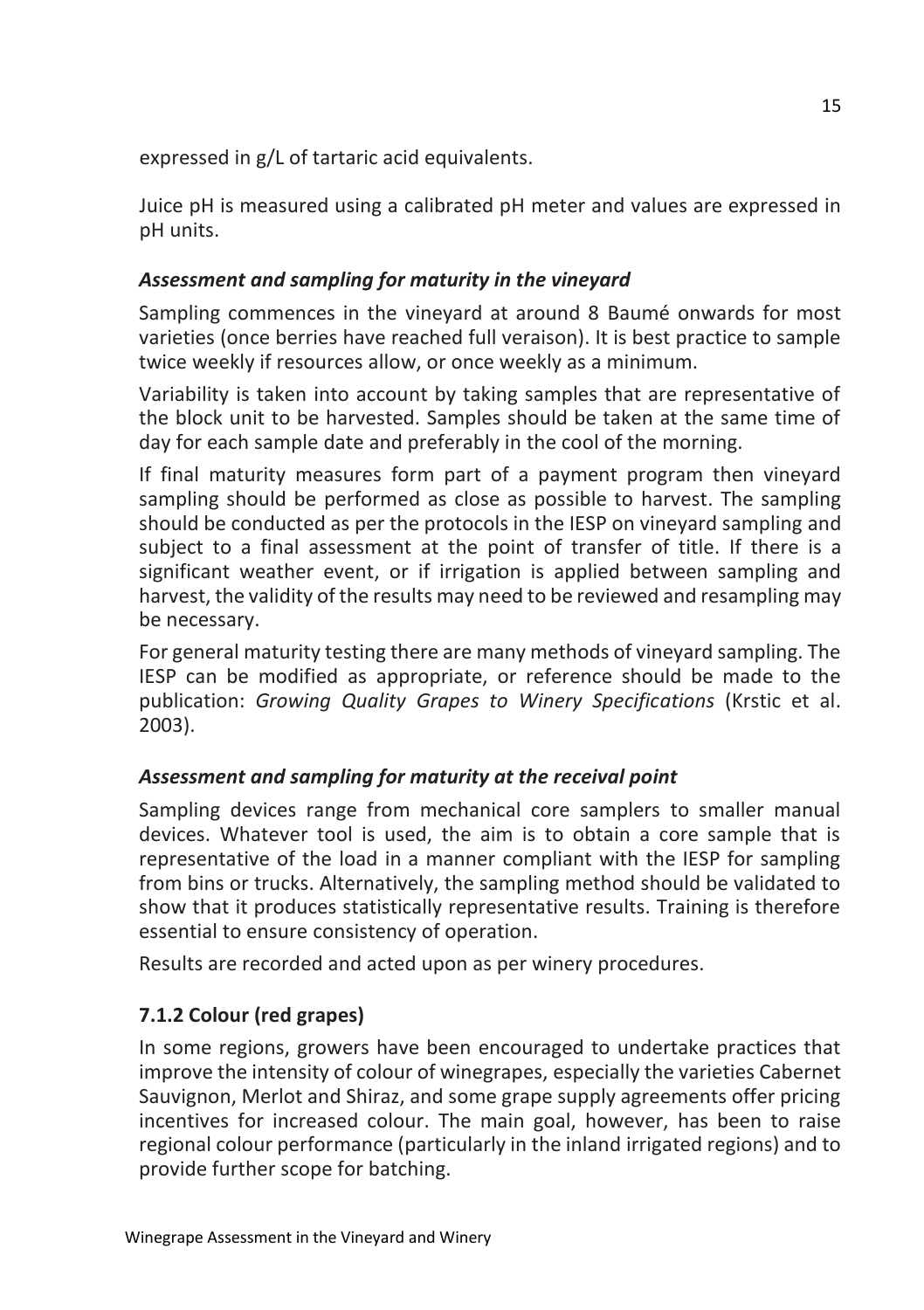The correlation of colour with other quality attributes continues to be investigated. Like other specifications, colour should not be used in isolation but in combination with other factors that make up the overall quality of the wine. However, growers need to be aware that winemakers make commercial decisions about their products and may have varying colour tolerances for different varieties and wine styles.

Colour measured in the vineyard should ideally be verified at the receival point, with sampling methods that take account of variability, as outlined in the IESPs. It should be noted that such measurements are difficult to achieve in real time when using the IESP for colour at the weighbridge.

#### *Measurement*

Colour compounds (anthocyanins) form part of the phenolic make-up of wines and are predominantly found in the grape skins.

In the vineyard, visual assessment of colour can be made using a colour chart alongside a macerated sample of grapes. Although quick and inexpensive, this method is relatively subjective.

Colour may also be measured by:

- Spectrophotometry (which is the basis of the IESP)
- Other secondary methods, including near infra-red spectroscopy (NIRS).

Colour measurements are usually expressed as milligrams of anthocyanins per gram berry weight.

The spectrophotometric methods, of which the colour IESP is an example, can be time-consuming as they require careful sample homogenisation and extraction before measurement in a spectrophotometer. However, as it is a direct measurement it does not require complex calibration protocols, the method is valid for all regions and varieties and the equipment required is relatively inexpensive and simple to use.

Secondary methods such as NIRS are correlative techniques that enable more rapid analytical results. They must be calibrated against the IESP, often with differing calibrations for different varieties and regions that must be updated yearly and constantly monitored against reference analysis. Assuming an NIRS or other secondary method calibration is available, routine testing is simple and can be performed in less than a minute once a representative sample has been acquired and prepared. Representative sampling and sample preparation is crucial for accuracy of results for all analytical measurements, but particularly for colour determination. Instruments for secondary methods such as NIRS are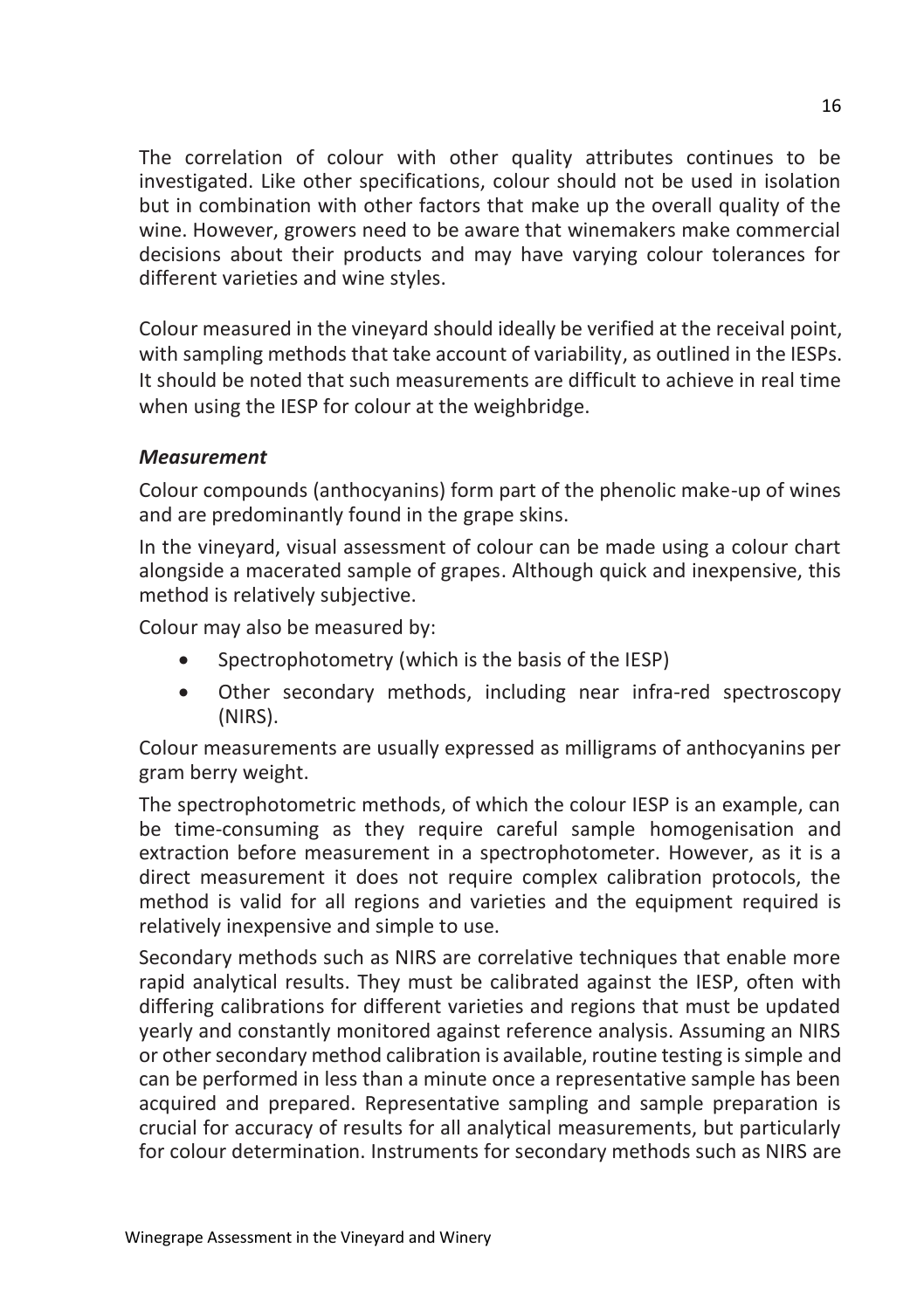available as bench-top tools, but remain expensive and require specialist technicians to maintain and validate calibrations.

Wineries that specify colour by measuring milligrams of anthocyanin per gram of berry may have varying tolerances for each red winegrape variety. Tolerances may also vary between regions.

#### *Sampling for colour in the vineyard*

All sampling for colour measurement from the vineyard should be conducted as per the IESP for vineyard sampling, as close as possible to harvest and subject to a final assessment at the point of transfer of title. Analysis should be performed as per the IESP on determining colour in grapes or a method that has been validated to show equivalent results. As for any sampling, it is crucial to understand vineyard variability prior to sampling and it has been shown that sampling for colour shows a greater variability than sampling for Baumé, TA or pH.

#### *Sampling for colour at the receival point*

Sampling for colour measurement at the winery should be done as per the IESP for bin and truck sampling at the weighbridge with due care to ensure a truly representative sample. It should be noted that for machine harvested fruit, care must also be taken to ensure that sampling is done from whole berries and that bins have not been allowed to sit for extended periods in hot or adverse conditions as this may impact the reliable determination of colour.

#### **7.2 Purity**

Fungal diseases, agrochemical residue and matter other than grapes (MOG) are detrimental in a load of winegrapes and while 100% purity can be difficult to achieve, avoiding MOG should be the aim of every grower.

Grapes are classified as food and therefore have to be able to comply with Food Standards Australia New Zealand (FSANZ).

Certain issues may not be apparent or measurable at the time of harvest but result in latent defects that make the resulting wine unsuitable for sale or significantly reduce its value. An example of this is smoke taint, which may, depending on the timing of the fire event, not be practicably measurable by sensory or analytical means in time for harvest decisions. Accordingly, some grape supply agreements contain clauses that allow for price deductions, penalties or rejection after the fruit has been accepted.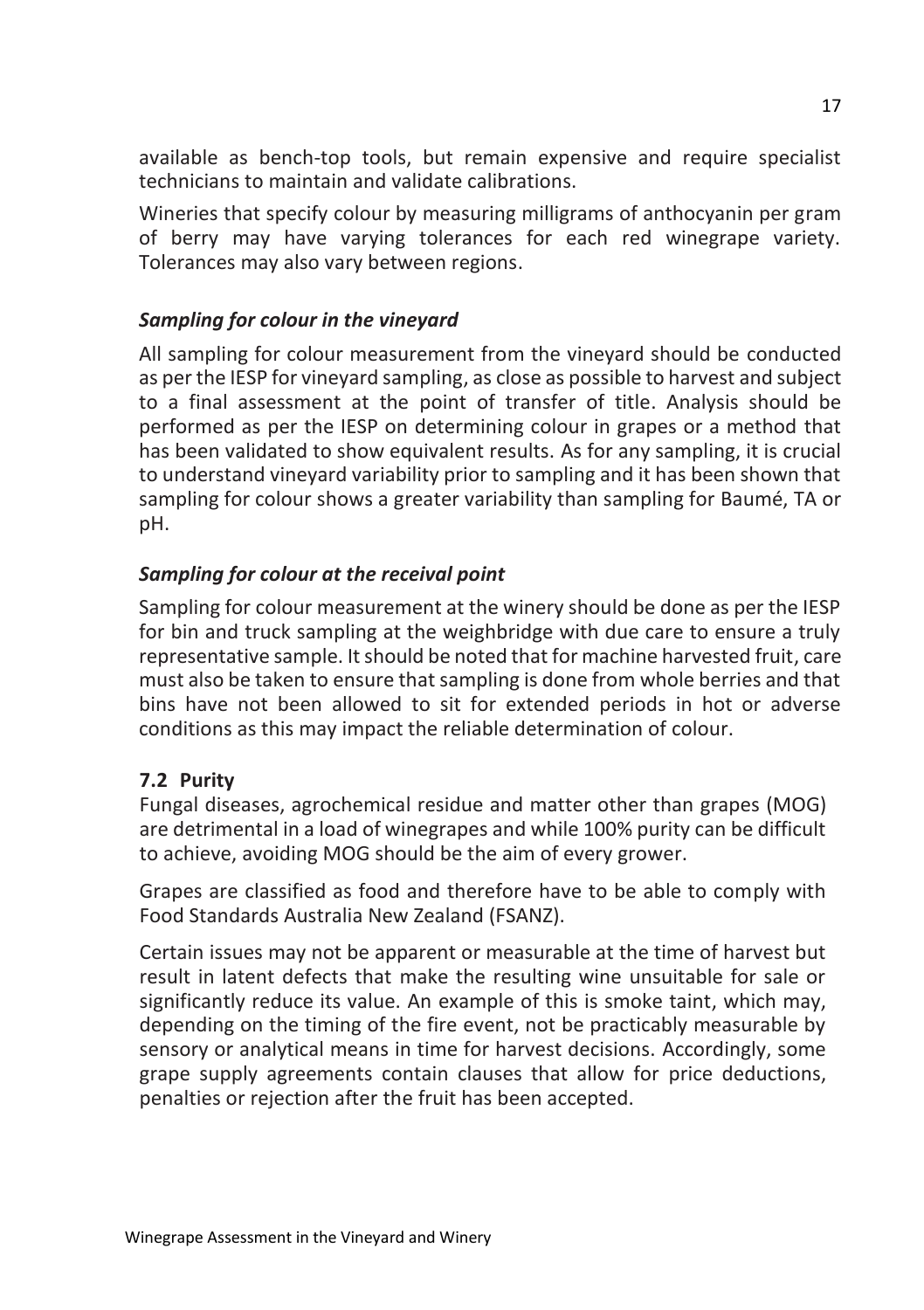#### **7.2.1 Diseases—powdery mildew, downy mildew,** *Botrytis* **and other moulds and rots**

Diseases are detrimental to wine quality ifthey affect colour and flavour. They can also impart unpleasant taints. The percentage of disease that is acceptable can vary from winery to winery. Monitoring of pests and diseases in the vineyard and assessment of damage or infection can minimise problems and enable notice to be given before grapes arrive at the load assessment station. Powdery mildew needs to be controlled as early as possible (preferably by veraison). *Botrytis* and other moulds and rots may only be evident close to harvest when moisture has affected grapes. Downy mildew is not an issue every yearin most regions throughout Australia, although it can have a serious impact on grape quality, with loss of leaf function near harvest affecting the ripening process.

#### *Measurement*

Currently, the degree of disease infection is determined by visual examination during vineyard assessment and, in some cases, during load assessment at the winery. Assessments should be made in line with industry-endorsed guidelines on pest and disease assessment. These guidelines can be used in conjunction with digital tools available from a number of sources or using quantification in the vineyard using the Emmett and Wicks Disease Assessment Key (Emmett R et al. 2015). In this formal assessment process, a percentage incidence and severity rating of the disease is determined to assist in decision-making.

#### *Assessment of disease in the vineyard*

Inspections for any vine health problems should start at the latest by veraison, or earlier if resources allow. Assessment of diseases that may seriously threaten quality should be conducted in association with the winemaker. Assessors need to be trained in technical assessment of pests and diseases that can affect wine quality. It is important that the assessment method can be shown to produce results that are statistically valid, taking account of vineyard variability. Accurate and consistent documentation to support this should be retained.

It is recommended that growers conduct random monitoring. If background information is available, they may wish to undertake targeted 'hot spot' monitoring. If a disease is present in a 'hot spot' the remaining area can be assessed and compared. Thorough monitoring can involve 200 observations per 'hot spot' or block, stopping to assess 20 sites and assessing 10 bunches or leaves at each site by choosing one to five vines. Growers are advised, however, to consult purchasing wineries regarding their disease assessment protocols.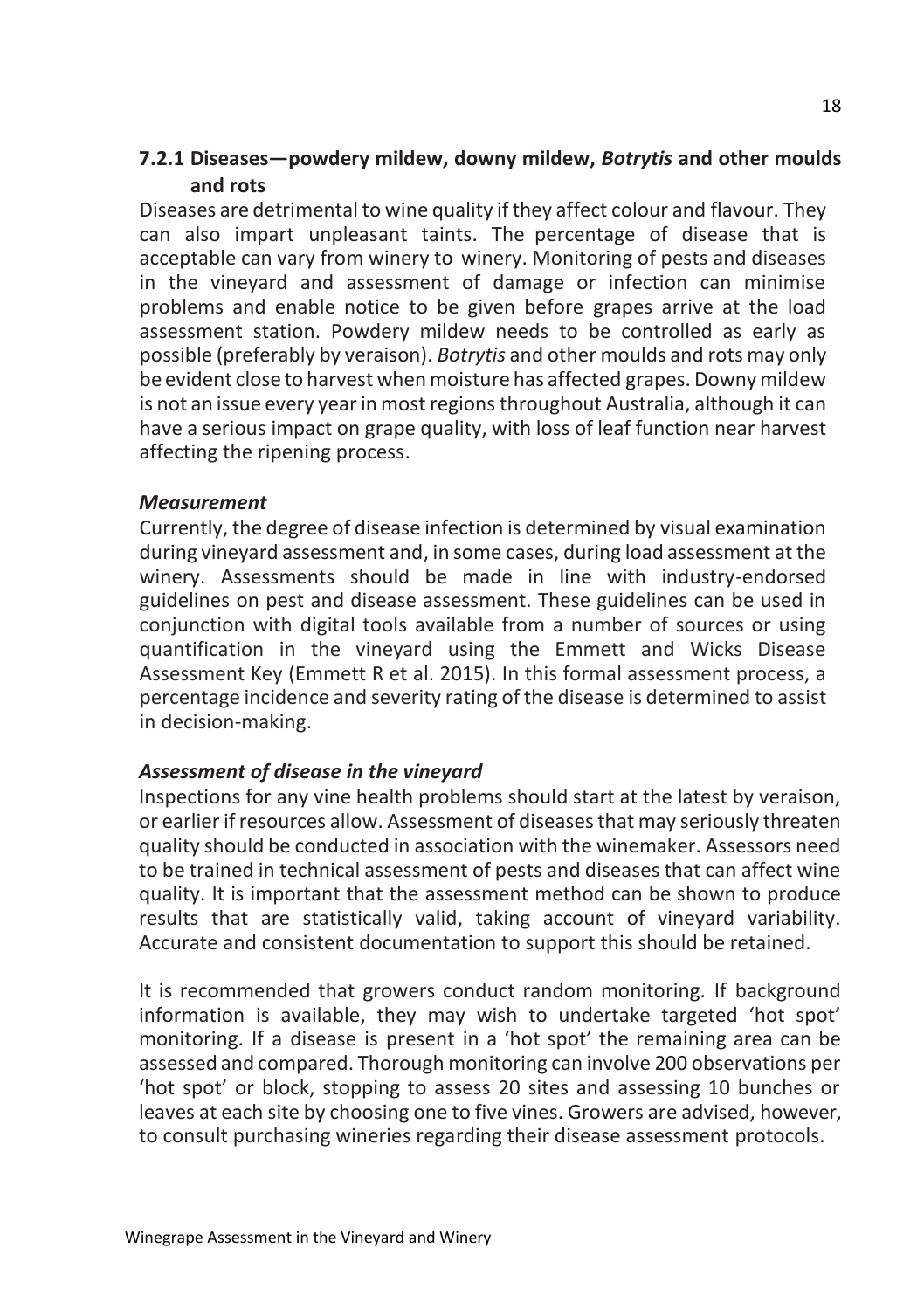#### *Assessment of disease at the receival point*

It is difficult to accurately assess disease incidence and severity in loads, especially in machine-harvested red winegrapes at night. Consequently, wineries should ensure problems are recognised and assessed prior to harvest. When a load with disease-affected grapes arrives at the receival point, currently best practice is visual assessment, combined with sensory detection of offodours and taints in the grapes.

#### **7.2.2 Agrochemical residues**

Use of spray diaries has been common practice for some years to help protect Australian wines from the risk of agrochemical residues exceeding maximum residue limits (MRLs) for export and domestic markets. MRLs vary from one country to the next and for some markets they do not exist at all. It is the grower's responsibility to adhere to the withholding periods recommended by their winery or The Australian Wine Research Institute (AWRI), and to use only products agreed in the winery specifications and registered for use in grapevines by the Australian Pesticides and Veterinary Medicines Authority. This will ensure the grapes produced will meet the requirements of the end-use market.

It is a requirement of most wineries that accurate spray diaries be maintained and returned to the winery prior to harvest. If this does not occur, grapes may not be accepted. Spray diaries are checked by wineries for discrepancies and monitoring for residues is carried out. Monitoring for residues is at the discretion of the purchasing winery and may occur in the vineyard, at the receival point or via testing of the final wine blend.

#### *Measurement*

The equipment required to test for agricultural residues is expensive and difficult to operate and maintain, putting it beyond the resources of a typical winery. Samples of grapes, juice or wine are sent to an accredited laboratory for testing. A delay of 10 days or more is to be expected for results.

#### **7.2.3 Matter other than grapes (MOG)**

With expanded use of machine harvesting since the late 1970s, MOG has become an issue in harvested grapes, as most contaminants (other than chemicals) are directly related to mechanisation. MOG includes all other vine material such as petioles, leaves, canes and broken arms of vines. MOG also includes foreign objects such as stones, picking utensils, trellis parts, metal objects and irrigation components. These are often difficult to detect in loads until in the crusher and it is highly variable as to how much material or how big an object will cause damage. It should also be noted that MOG can also be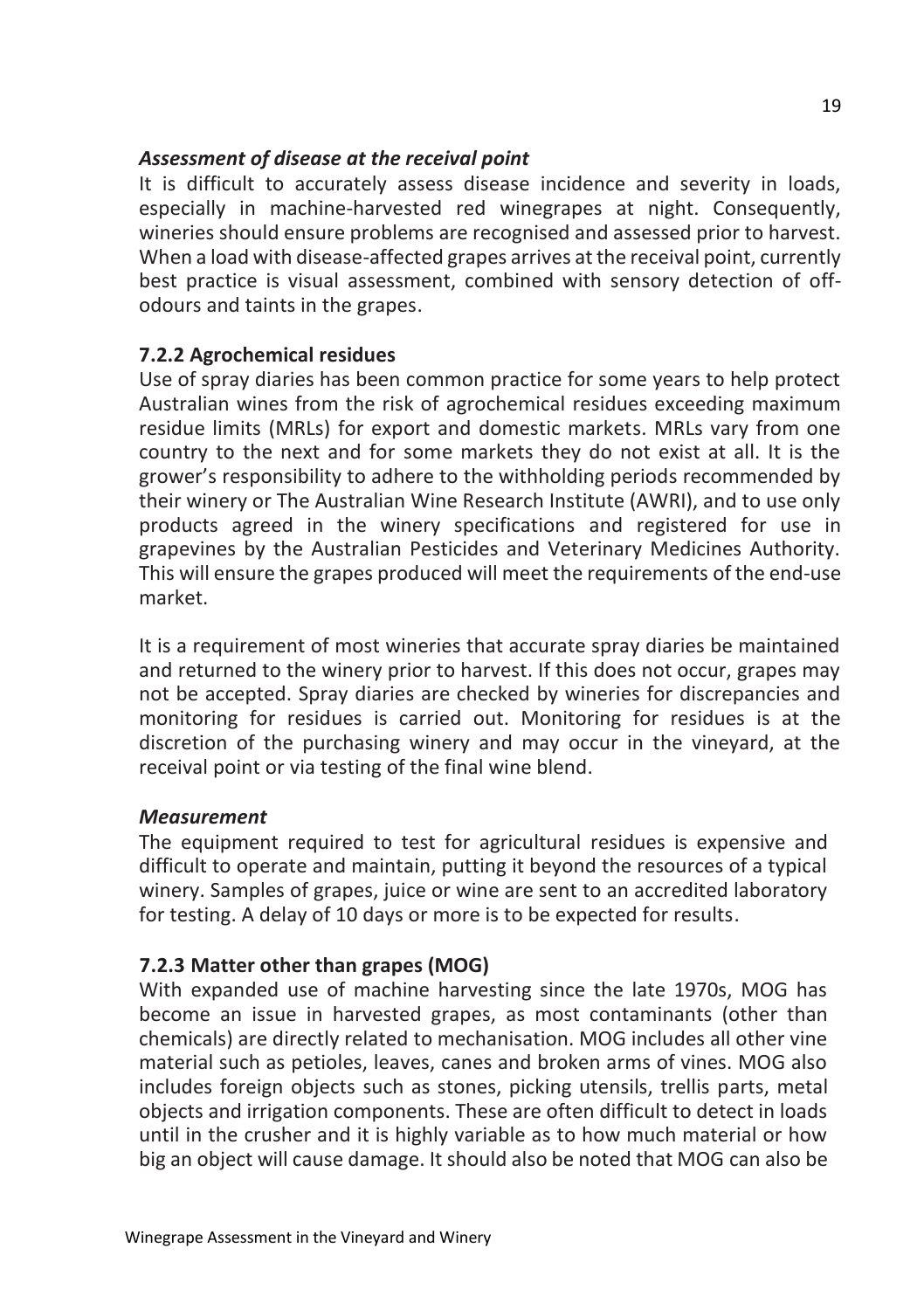present in hand-picked loads. Machine harvesting technology has changed in recent years to greatly improve harvesting techniques and to reduce the amount of MOG in loads. Improvement is still needed, however, and often the harvester operator can play a major role in ensuring the purity of the harvest. Growers share the responsibility of reducing MOG in the vineyard. They should clean up vines after machine pruning to remove potential MOG such as brittle dead arms caused by Eutypa, ensure vine rows are clear of foreign objects, and control snails and other potential pests.

Winery tolerance for MOG may vary and grape supply agreements will often specify a level where price deductions or outright rejection will occur. An IESP for assessing MOG has been established using a series of reference photographs, and a rating scale of 0 to 5. The visual assessment requires a thorough inspection of every bin, truck or trailer. Core samplers may assist in detecting MOG that is not visible on the top of the load.

#### *Assessment of MOG at the receival point*

MOG can be quantified by extracting and weighing it out in samples taken from loads, but this is inefficient, time-consuming and too complicated to be a practical measurement tool. Sampling would need to be representative of the entire load. Development is also being undertaken using a range of automated camera systems; however, these are not yet available for common usage and the capital expense required may mean they will be beyond the resources of many wineries when available.

At the receival point, the current method for evaluating MOG is by visual assessment using the IESP for assessing MOG, which has been developed from the methods outlined in the *Australian Winegrape Load Assessment Manual* and posters. Future automated methods of MOG assessment will need to demonstrate the ability to meet or improve on the results from these processes.

#### **7.2.4 Contamination**

Contamination of loads of grapes can come from many sources including soil, fuel, oil or other lubricants, non-food grade materials, dilution with water, unwanted additives or animal matter including insect pests.

Some contaminants are more detrimental to the resultant wine than others and can some be easily detected via distinct odours. Contaminants that are severe are not tolerated and can result in instant rejection. If contamination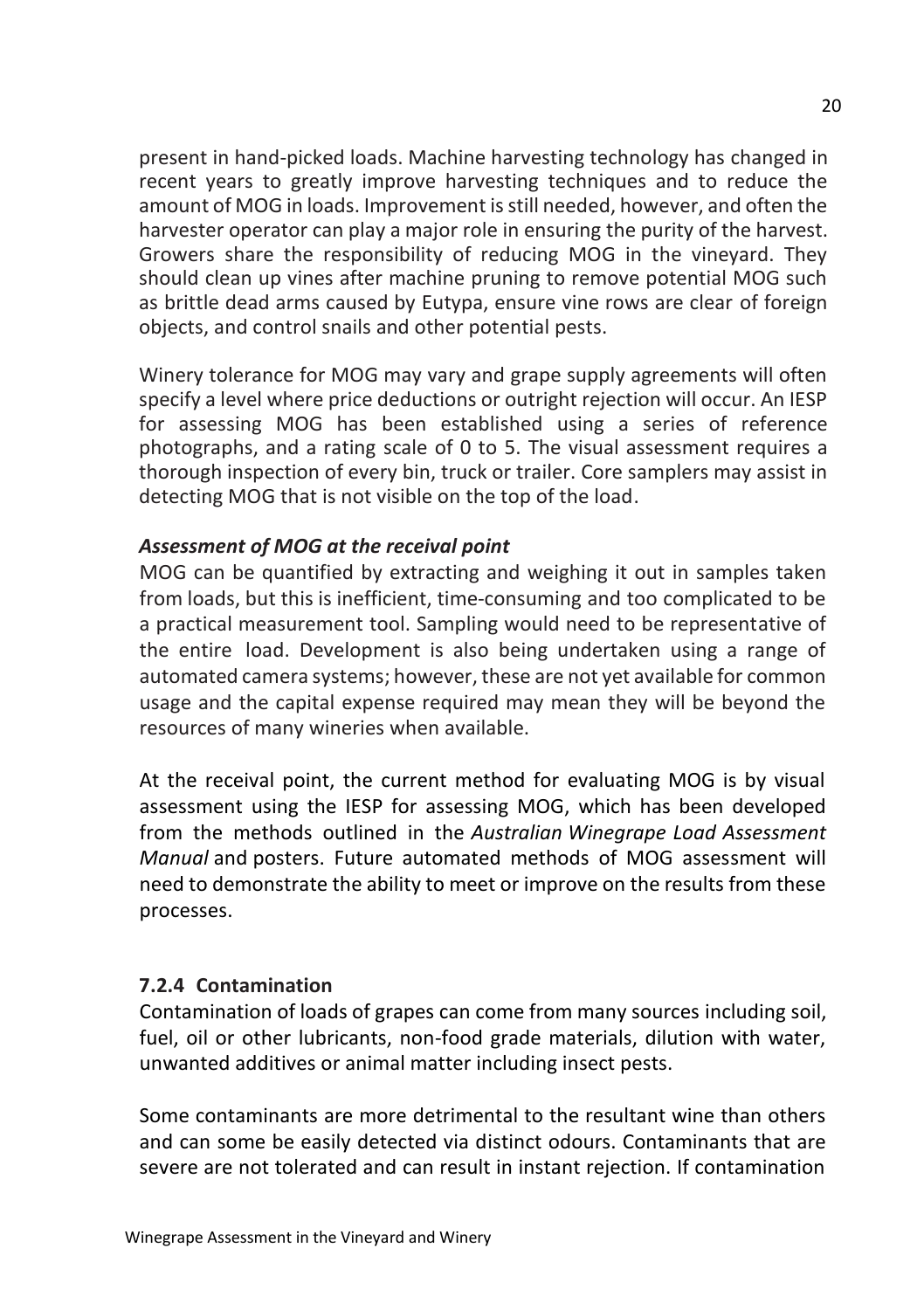is caused by a known accident, it is an expected courtesy that the grower will notify the winery immediately so that contamination to processing equipment and wine tanks can be prevented.

#### *Assessment of contaminants at the receival point*

There are no methods in place that can accurately measure contaminants in loads at the winery receival point. Often the contaminant is accidental and known, so action can be taken to prevent further losses. If unknowingly contaminated loads arrive at the receival point, visual and sensory assessment can guide decision-making. Evaluation relies heavily on notification from the vineyard backed up by sensory assessment at the receival point.

A thorough inspection of all trucks, trailers and bins should be undertaken to detect possible contaminants. Outsides of bins should be checked for excessive dirt, noting that this is also a biosecurity risk.

Some contaminants such as fuels and oils have strong odours and do not mix well with grape juice, so are easily detected. Soil contaminants are obvious from discolouration of loads, while dilution with water will be detected by a lower than expected Baumé.

#### **7.2.5 Varietal integrity**

The presence of varieties other than those expected to be in the load is not tolerated by wineries. Consumers expect, and the wineries are obliged by law to ensure, that the wine in the bottle is true to label. Varietal substitution constitutes an act of fraud.

#### *Assessment of varietal integrity in the vineyard*

Assessment in the vineyard is no substitute for a final inspection at the receival point; however, is an effective means for identifying and removing any rogue varieties present in the vineyard block prior to harvest.

#### *Assessment of varietal integrity at the receival point*

Visual assessment at the receival point is the only practicable method of ensuring varietal integrity.

Delivery records and paperwork should be checked to make sure the correct variety has been delivered. A thorough visual inspection of all trucks, trailers and bins should be conducted to look for possible varietal mixing. Results will be recorded and acted upon as per winery procedures.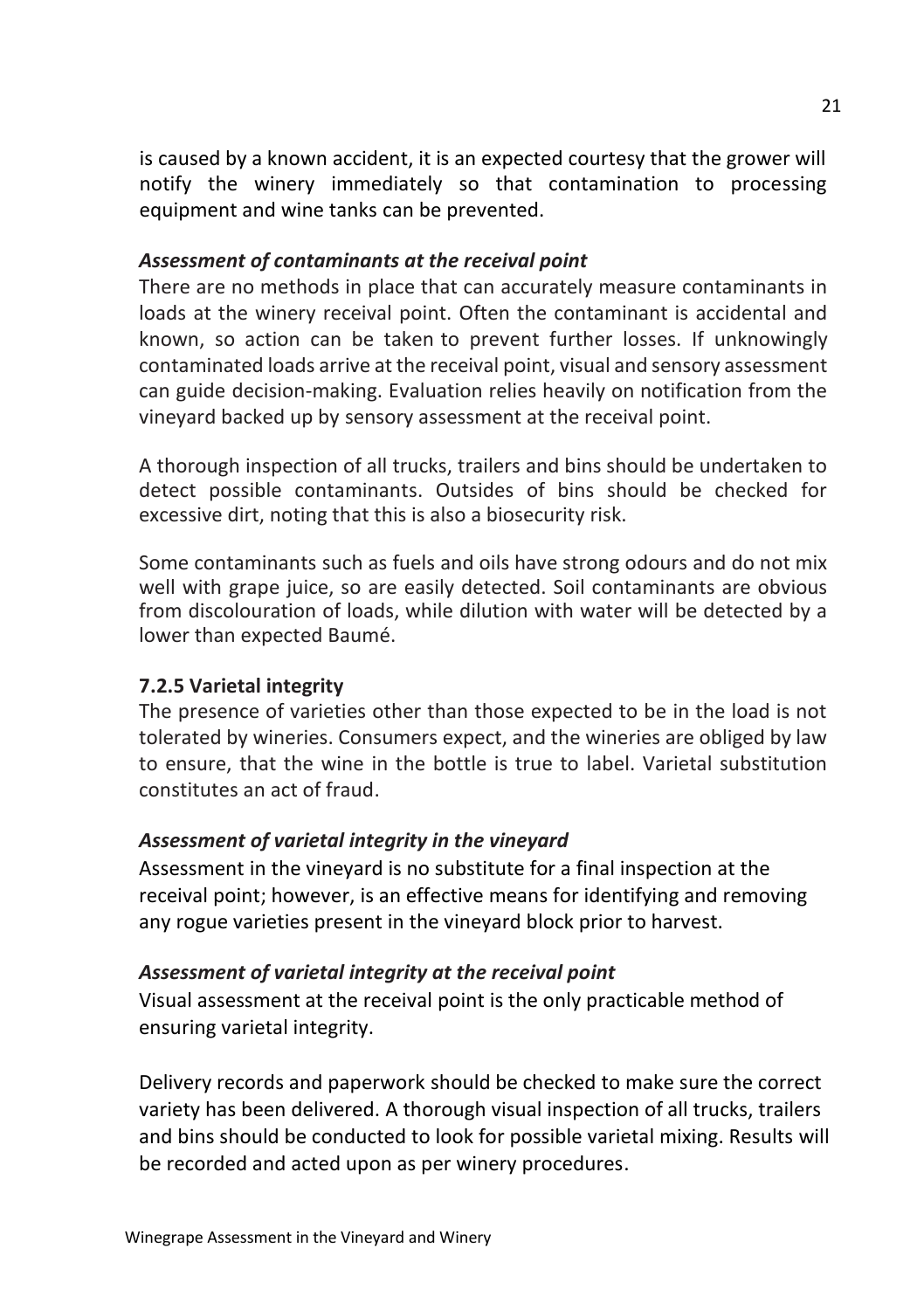#### **7.2.6 Smoke taint**

Wherever possible, assessment for potential smoke taint should be made before harvest against specifications clearly laid out in the grape supply agreement.

Where the outcome of a smoke taint assessment is intended to affect the price paid or result in rejection, the criteria and methodology involved to reach that assessment must also be clearly set out in the grape supply agreement along with the provider if a third-party is to be used and acceptable tolerances. If sensory analysis is to be used, then a standardised procedure demonstrated to achieve reliable, repeatable and accurate results should be followed, such as the objective method outlined in *A procedure for conducting sensory evaluation for wine attributes* (Williamson and Francis 2020).

#### **7.3. Condition**

Grapes that are evenly ripened, sound at the time of harvest and cool at delivery are in an ideal condition for winemaking. Berry damage, spoilage or other factors listed below can result in downgrades, price penalties or rejection. If so, the criteria and methodology involved to reach such an assessment must also be clearly set out in the grape supply agreement.

#### **7.3.1 Uneven ripening**

Uneven ripening can present as bunches that contain small hard berries that remain green while other berries ripen. Bunches may have poor or uneven colouring. There are no simple tools for accurately measuring uneven ripening or immature berries at receival. Consequently, assessments in the field or at the receival point are by visual means.

#### *Assessment of uneven ripening in the vineyard*

During routine vineyard inspections from veraison onwards, bunches are checked for signs of uneven ripening and immature berries. Options can be discussed among winery representatives and growers if there is a risk of not meeting minimum tolerances.

#### *Assessment of uneven ripening at the receival point*

A thorough visual assessment of the load can reveal uneven ripening and immature berries. However, it can be difficult to assess, especially in machineharvested loads. A lower than expected Baume may be an indicator of uneven ripening.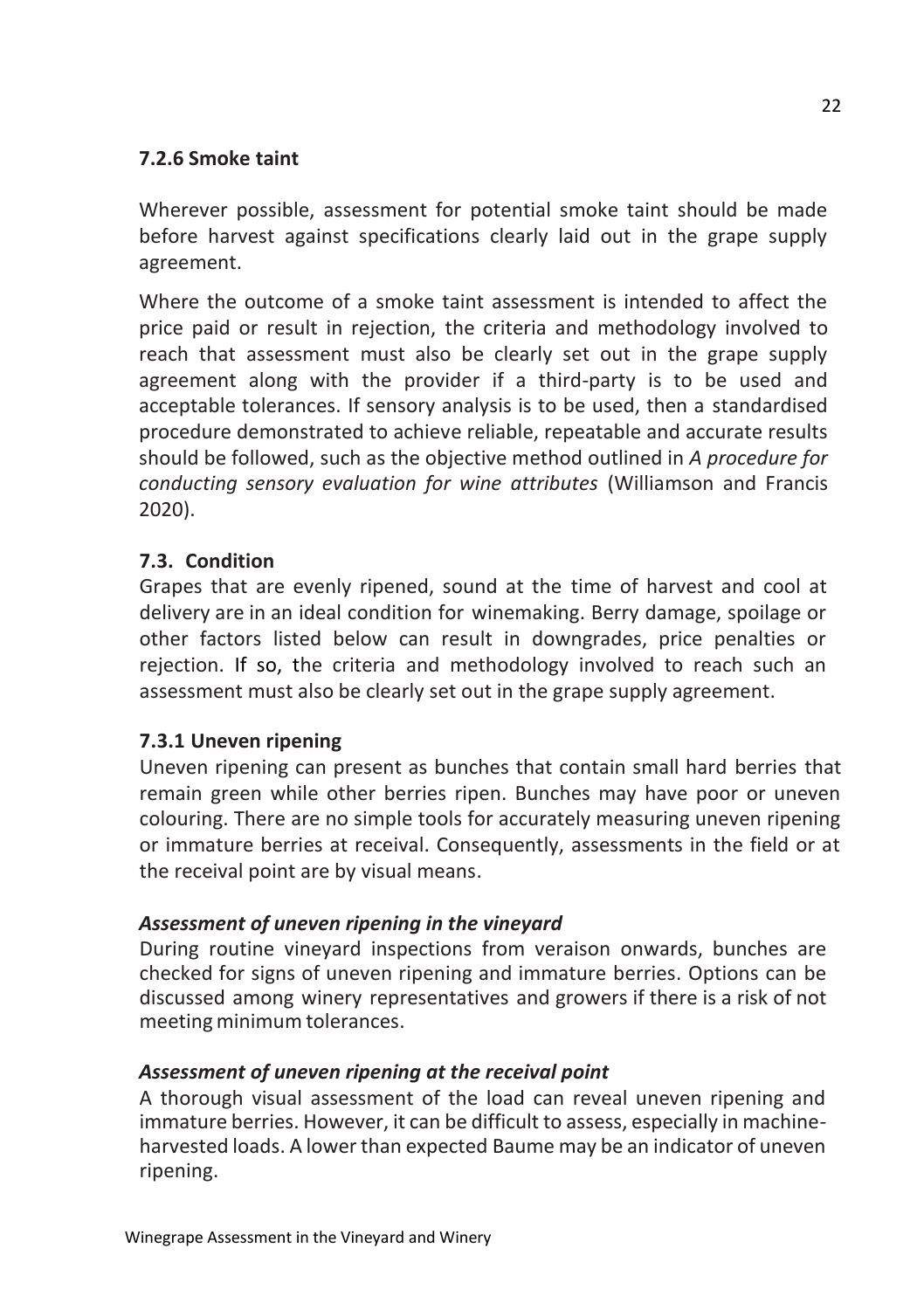#### **7.3.2 Temperature**

In Australia, air temperatures can be high, for example greater than 35°C, during ripening and harvest. Deterioration of berries is possible if they are exposed to high temperatures for long periods. Good logistical management is therefore key when managing vintage in hot conditions. This involves minimising the time from the commencement of harvest until the grapes are in tank where temperature can be controlled. Tolerances for temperature may vary from region to region. Wineries should not reject grapes with a relatively high temperature where best practice has been applied but should provide guidelines to growers for harvesting. For example, harvest in the cooler part of the night for all white varieties, then reds can be harvested during the day when conditions are warmer (below 25°C).

#### *Measurement*

Temperature is measured at the receival point using a calibrated thermometer suitable for use in loads and following an agreed sampling protocol suitable to the bin or truck.

#### *Sampling for temperature at the receival point*

Measurements are taken for at least half the bins. If there is a discrepancy between the bins and the temperature is elevated, then there is a need to measure further. Forloads delivered in large vessels, itisrecommended practice to measure temperature at three different points well below the surface of the grapes. Results are recorded and acted upon as per winery procedures.

#### **7.3.3 Spoilage**

Spoilage of grapes can occur for various reasons between harvest and crushing. This section refers to spoilage detected at the receival point, such as: premature fermentation, oxidation and acetification. All are considered highly undesirable.

Fermentation is detected in loads by checking for temperatures that are considerably higher than the average of other load temperatures measured during the same period. The load may also show signs of bubbling and have a fermentation odour. Foam or froth may be present on the surface of the load.

Oxidation appears in loads as browning of juice and brown berries on bunches.

Acetification in loads produces a vinegar-like odour caused by vinegarproducing bacteria and is often associated with bird damage, mould, rotting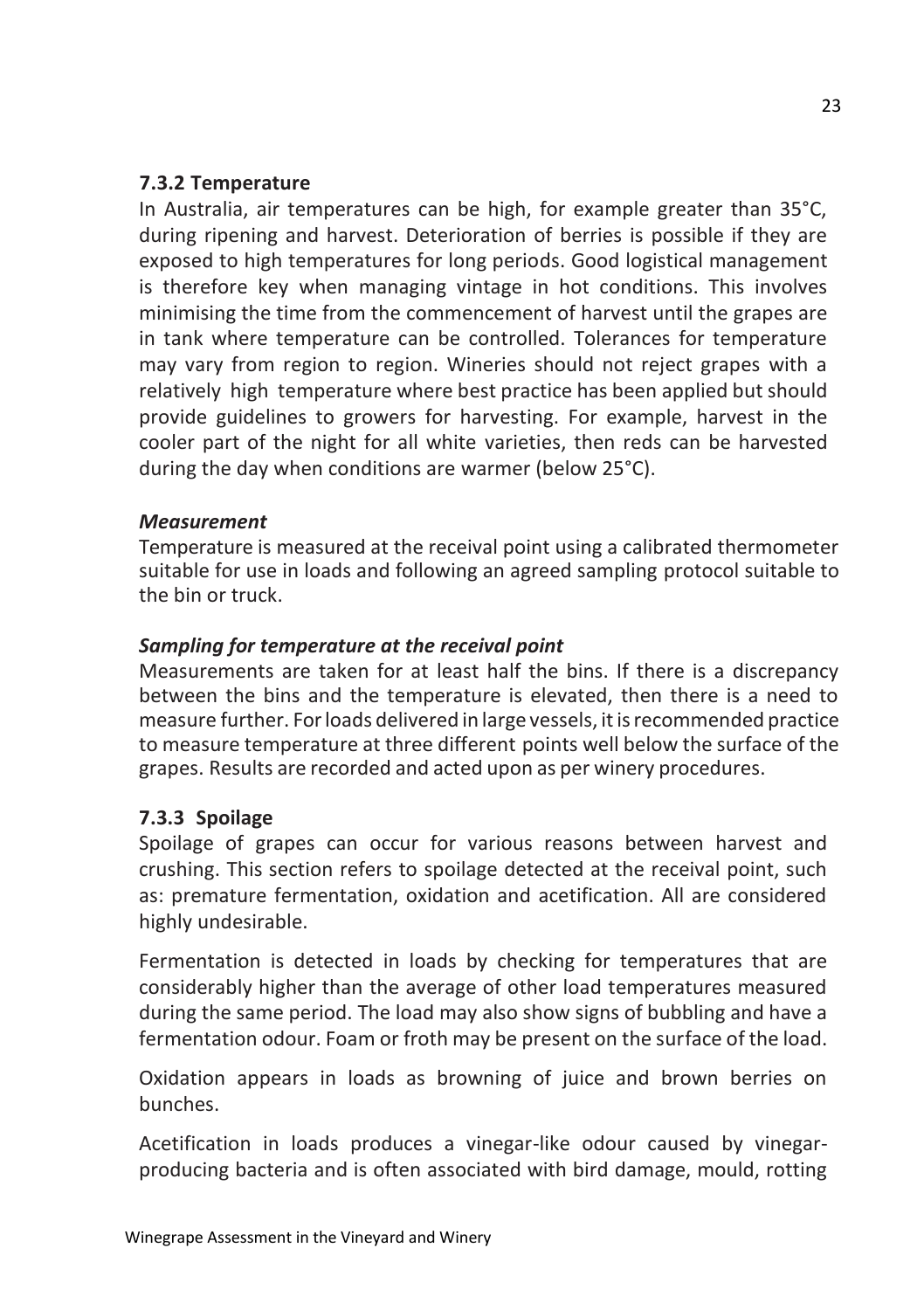berries and the presence of vinegar flies.

#### *Assessment of spoilage at the receival point*

There are no methods at the receival point for accurately measuring spoilage. Visual and sensory assessments of grapes in trucks, trailers and bins can be used to detect majorspoilage problems. Where signs of spoilage are detected, this should be recorded and acted upon as per winery procedures. Laboratory tests on the juice once in tank can confirm the assessment, if required.

#### **7.3.4 Damaged berries**

There are numerous events that can damage berries during ripening. This section refers to damage due to sunburn, excessive shrivelling, splitting, general berry breakdown, bird and insect damage.

Damaged berries are assessed in the vineyard during routine inspections and should be taken into account before the decision to harvest.

Visual and sensory assessments are the accepted methods for assessing damage.

#### *Assessment of berry damage in the vineyard*

Most berry damage occurs in the vineyard and can be addressed in the vineyard. Damaged berries should be prevented from arriving at the receival point unless otherwise agreed. Berry damage is assessed during routine vineyard inspections from veraison onwards. Options can be discussed if there is a risk of not meeting the minimum specification.

#### *Assessment of berry damage at the receival point*

It is difficult to accurately assess berry damage in loads, especially in machineharvested reds at night. It is routine, however, for visual and sensory inspection of all trucks, trailers and bins for signs of berry damage.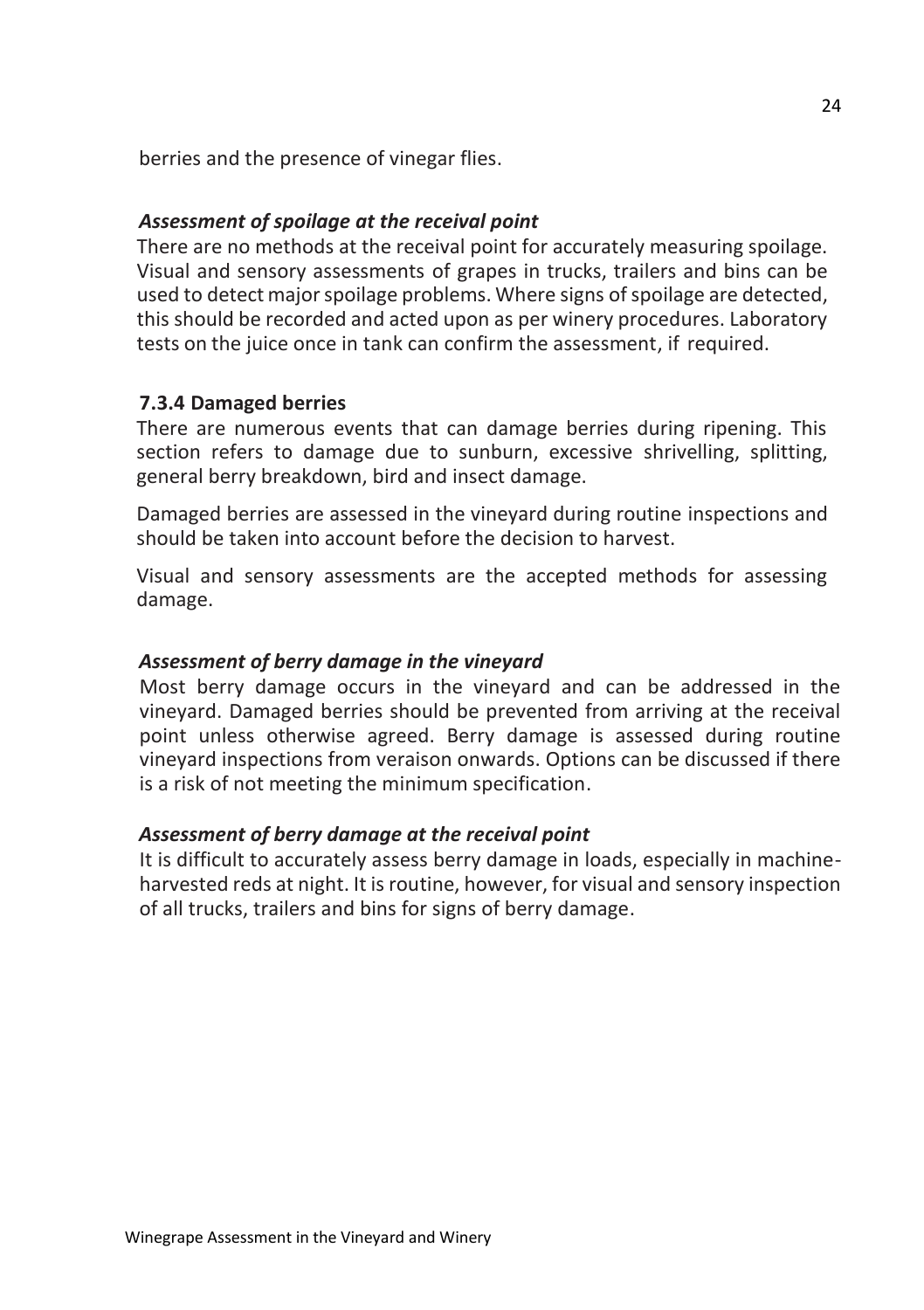#### **Acknowledgements**

The editors of this guide, Anna Hooper and Eric Wilkes, wish to acknowledge that it is based on the original work by Wendy Allen published by the Winegrape Growers' Council of Australia and the Winemakers' Federation of Australia Allan, W. 2003). The authors wish to gratefully acknowledge this work and the permission to modify it for this updated version.

Funding for the production of this document was provided through the South Australian Government in the form of a South Australian Wine Industry Development Grant.

The authors also wish to thank the Australian Wine Research Institute for support in developing this updated version and acknowledge the support and encouragement of the members of the Australian wine industry who made up the industry consultation group who steered this work.

> Warren Birchmore Alex Sas Anthony Catanzariti Ashley Keegan Ben Rose Cristina Ramadam Luke Edwards William Rowe Kieran Hirlam

#### **References**

Allan, W. (1999) 'Australian Winegrape Load Assessment, A visual guide', GWRDC/Southcorp Wines/Simeon Wines.

Allan, W. (2000) 'Quality management in viticulture- at harvest', Vititec 2000 Seminar Proceedings, Penola. pp 17-19

Dambergs B. et al. (1999) 'Measuring fruit quality', ASVO Seminar Proceedings, Modern Viticulture- meeting market Specification. Davies, C, Dundon, C and Hamilton, R, Editors. pp 45-47.

DeGaris, K. (1999) 'Targeting and achieving quality improvements', ASVO Seminar Proceedings, Modern Viticulture- meeting market Specification. Davies, C, Dundon, C and Hamilton, R, Editors. pp 33-35.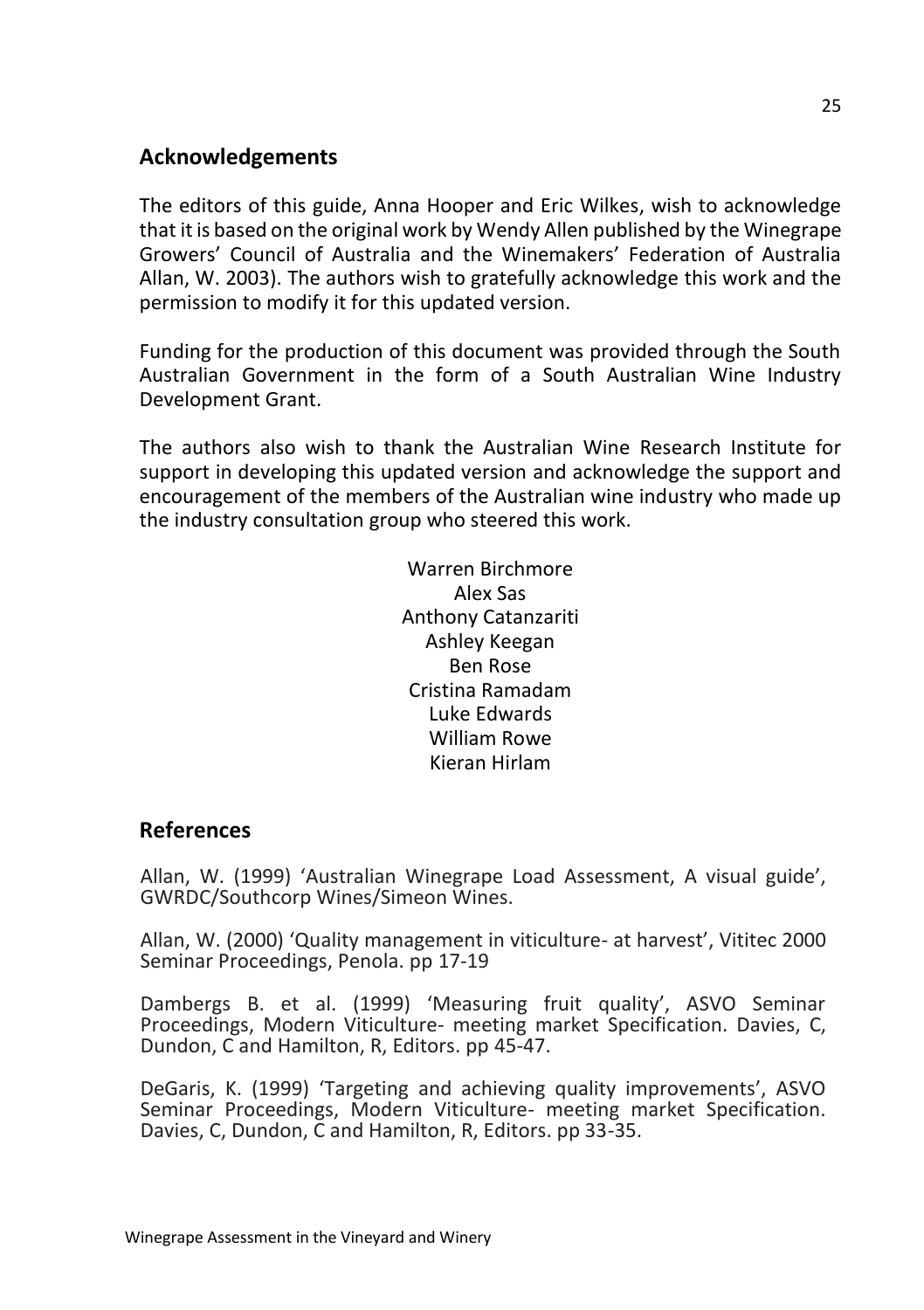Donald, F. and Georgiadis G. (1999) 'Setting quality categories for particular markets', ASVO Seminar Proceedings, Modern Viticulture- meeting market specification. Davies, C, Dundon, C and Hamilton, R, Editors. pp 15-17.

Emmett R et al. (2015) 'A diagrammatic key to assist assessment of powdery mildew severity on grape bunches', Australian and New Zealand Grapegrower and Winemaker, 623, pp 46-49

Iland, P. and Gago, P. (1997) 'Australian Wine, from the vine to the glass', Patrick Iland Wine Promotions, South Australia.

Kennedy, A.M. and James, T. (1999) 'Meeting productivity and price requirements', ASVO Seminar Proceedings, Modern Viticulture- meeting market specification. Davies, C, Dundon, C and Hamilton, R, Editors. pp 20-23.

Krstic, M., Moulds, G. et al. (2003) 'Growing Quality Grapes to Winery Specifications' (CRCV project 1.1.2 Compendium of Winegrape Specifications and Measurement). Winetitles, South Australia.

Sas, A.N. and Stevens, R.M. (1998) 'Meeting a salt specification', Proceedings of the 10th Australian Wine Industry Technical Conference. Blair, RJ, Sas, AN, Hayes PF and Hoj, PB, Editors. AWRI, pp 116-120.

Smart, R.E. (2002) 'Yield limits for vineyards- who needs them?', The Australian and New Zealand Wine Industry Journal. Winetitles, South Australia, pp 28-30.

Winter, E. et al. (2001) 'Winegrape Quality Management', Research to Practice Manual. CRCV.

Williamson, P. and Francis, L (2020) 'An objective method for sensory analysis of specific attributes' www.agw.org.au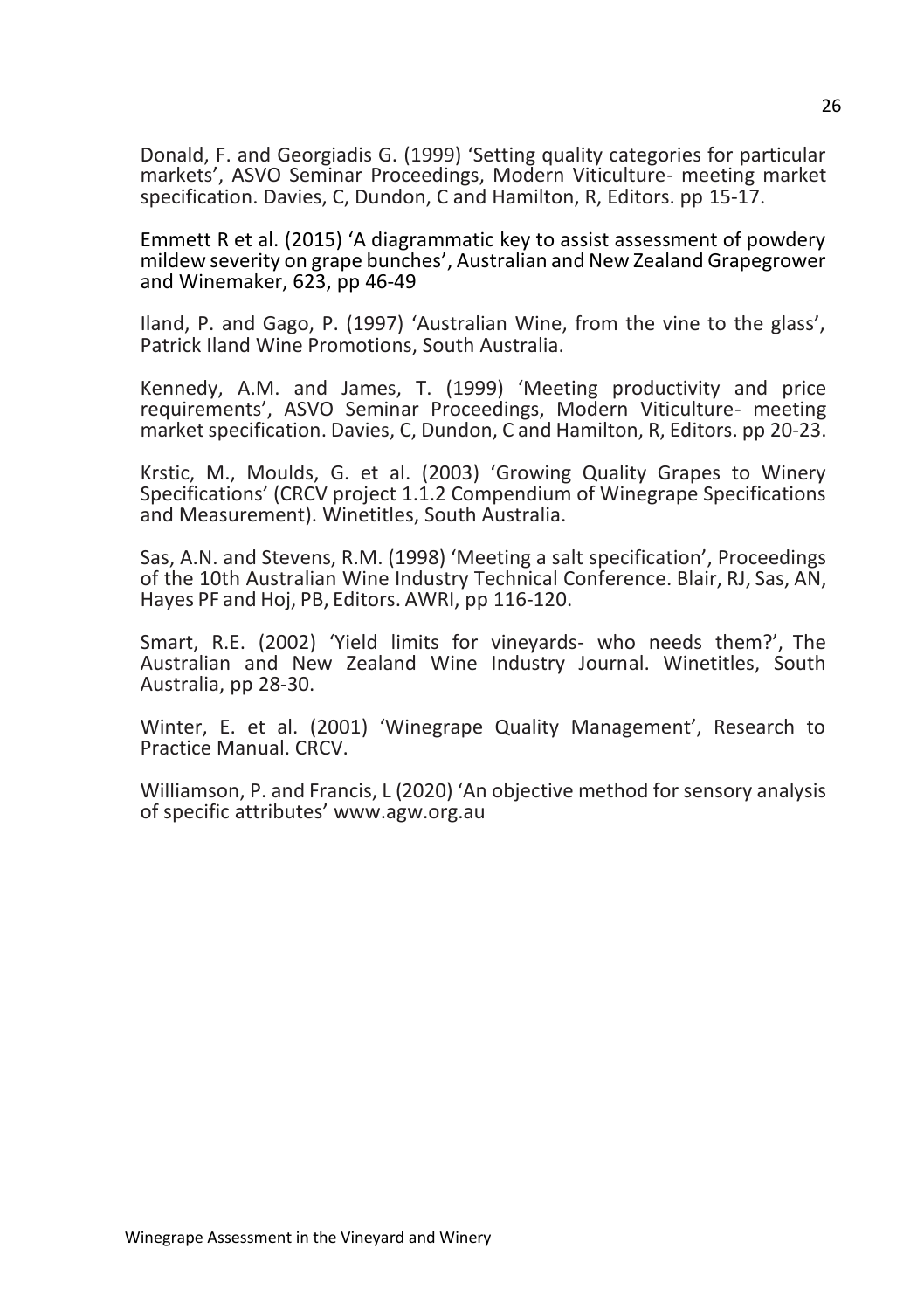| <b>Specification</b>        | Criterion/current method of measurement <sup>1</sup> | Recommended point of assessment <sup>2</sup> |
|-----------------------------|------------------------------------------------------|----------------------------------------------|
| <b>Maturity</b>             |                                                      |                                              |
| Brix/Baumé                  | Quantitative- most commonly refractometry (°)        | At the receival point                        |
| рH                          | Quantitative- pH meter                               | At the receival point                        |
| Titratable acidity (TA)     | Quantitative-titration (g/L as tartaric acid)        | At the receival point                        |
| Colour (red grapes)         | Quantitative-Extraction and spectrophotometer,       | At the receival point                        |
|                             | mg/g anthocyanins                                    |                                              |
| Purity                      |                                                      |                                              |
| Powdery mildew, Downy       | Visual and sensory                                   | At the vineyard                              |
| Mildew, Botrytis and        |                                                      |                                              |
| rots(other)                 |                                                      |                                              |
| Agrochemical residue        | Confirmation of spray diary                          | Pre-receival or at receival                  |
| Contamination <sup>3</sup>  | Notification where known, visual and sensory         | At the receival point                        |
|                             | (smell)                                              |                                              |
| Matter other than<br>grapes | Visual assessment                                    | At the receival point                        |
| $(MOG)^4$                   |                                                      |                                              |
| Varietal integrity          | Visual and DNA                                       | At receival (DNA measure delayed)            |
| Smoke taint <sup>5</sup>    | Micro-fermentation of grape sample followed by       | Pre-harvest if time permits                  |
|                             | sensory assessment                                   |                                              |
| <b>Condition criteria</b>   |                                                      |                                              |
| Uneven ripening             | Visual                                               | Pre-receival or at receival                  |
| Temperature                 | Quantitative                                         | At the receival point                        |
| Spoilage <sup>6</sup>       | Visual and sensory                                   | At the receival point                        |
| Damaged berries7            | Visual, sensory and formal assessment procedure      | At the vineyard                              |